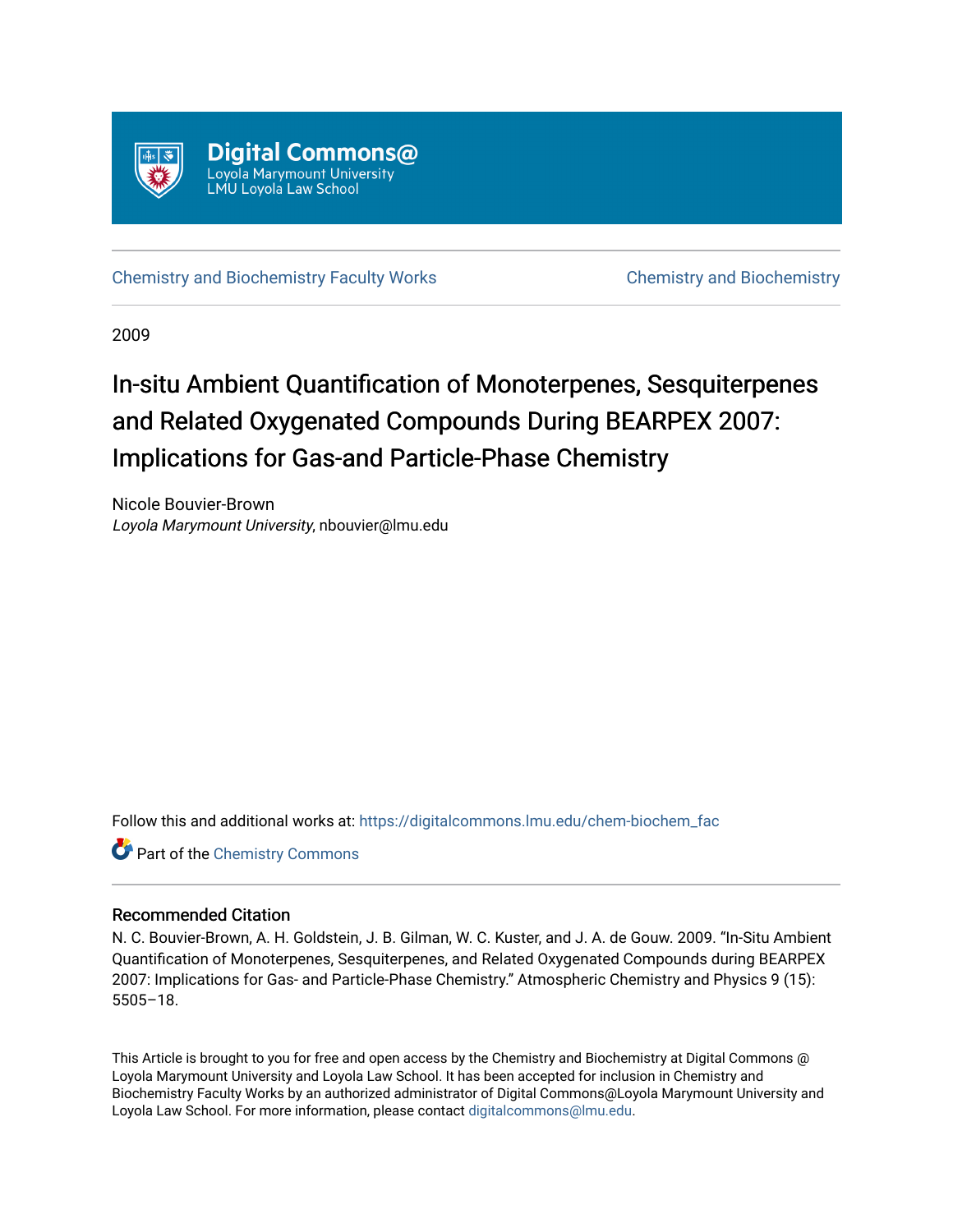

# <span id="page-1-0"></span>**In-situ ambient quantification of monoterpenes, sesquiterpenes, and related oxygenated compounds during BEARPEX 2007: implications for gas- and particle-phase chemistry**

**N. C. Bouvier-Brown**<sup>1</sup> **, A. H. Goldstein**<sup>1</sup> **, J. B. Gilman**2,3**, W. C. Kuster**<sup>2</sup> **, and J. A. de Gouw**2,3

<sup>1</sup>Department of Environmental Science, Policy, and Management, University of California, Berkeley, Berkeley, CA, USA <sup>2</sup>NOAA Earth System Research Laboratory, Boulder, CO, USA

<sup>3</sup>Cooperative Institute for Research in Environmental Sciences, University of Colorado at Boulder, Boulder, CO, USA

Received: 27 March 2009 – Published in Atmos. Chem. Phys. Discuss.: 23 April 2009 Revised: 10 July 2009 – Accepted: 19 July 2009 – Published: 5 August 2009

**Abstract.** We quantified ambient mixing ratios of 9 monoterpenes, 6 sesquiterpenes, methyl chavicol, the oxygenated terpene linalool, and nopinone using an in-situ gas chromatograph with a quadrupole mass spectrometer (GC-MS). These measurements were a part of the 2007 Biosphere Effects on AeRosols and Photochemistry EXperiment (BEARPEX) at Blodgett Forest, a ponderosa pine forest in the Sierra Nevada Mountains of California. To our knowledge, these observations represent the first direct in-situ ambient quantification of the sesquiterpenes  $\alpha$ -bergamotene, longifolene,  $\alpha$ farnesene, and  $\beta$ -farnesene. From average diurnal mixing ratio profiles, we show that α-farnesene emissions are dependent mainly on temperature whereas  $α$ -bergamotene and  $\beta$ -farnesene emissions are temperature- and light-dependent. The amount of sesquiterpene mass quantified above the canopy was small (averaging a total of 3.3 ppt during the day), but nevertheless these compounds contributed 7.6% to the overall ozone-olefin loss rate above the canopy. Assuming that the monoterpene-to-sesquiterpene emission rate in the canopy is similar to that observed in branch enclosure studies at the site during comparable weather conditions, and the average yield of aerosol mass from these sesquiterpenes is 10–50%, the amount of sesquiterpene mass reacted within the Blodgett Forest canopy alone accounts for 6–32% of the total organic aerosol mass measured during BEARPEX. The oxygenated monoterpene linalool was also quantified for the first time at Blodgett Forest. The linalool mass contribution



*Correspondence to:* N. C. Bouvier-Brown (nbouvier@nature.berkeley.edu)

was small (9.9 ppt and 0.74 ppt within and above the canopy, respectively), but it contributed 1.1% to the total ozone-olefin loss rate above the canopy. Reactive and semi-volatile compounds, especially sesquiterpenes, significantly impact the gas- and particle-phase chemistry of the atmosphere at Blodgett Forest and should be included in both biogenic volatile organic carbon emission and atmospheric chemistry models.

# **1 Introduction**

Biogenic volatile organic compounds (BVOCs), including monoterpenes  $(C_{10}H_{16})$ , sesquiterpenes  $(C_{15}H_{24})$ , and oxygenated compounds, are important for atmospheric chemistry because they contribute to secondary organic aerosol (SOA) production and play an important role in the oxidative capacity of the atmosphere (Andreae and Crutzen, 1997; Fuentes et al., 2000). In order to understand the role of BVOCs in atmospheric chemistry, it is important to quantify their emissions, atmospheric abundance, and to understand their atmospheric oxidation.

There is evidence that a substantial fraction of gas and aerosol phase organic mass in Earth's atmosphere remains unmeasured (Goldstein and Galbally, 2007). For example, many studies indirectly suggest the presence of unmeasured highly reactive BVOCs in forest ecosystems (Di Carlo et al., 2004; Goldstein et al., 2004; Holzinger et al., 2005; Farmer and Cohen, 2008). This evidence highlights the importance of unmeasured BVOC compounds in understanding gasphase chemistry. These biogenic compounds can also significantly impact SOA formation and growth. Sesquiterpenes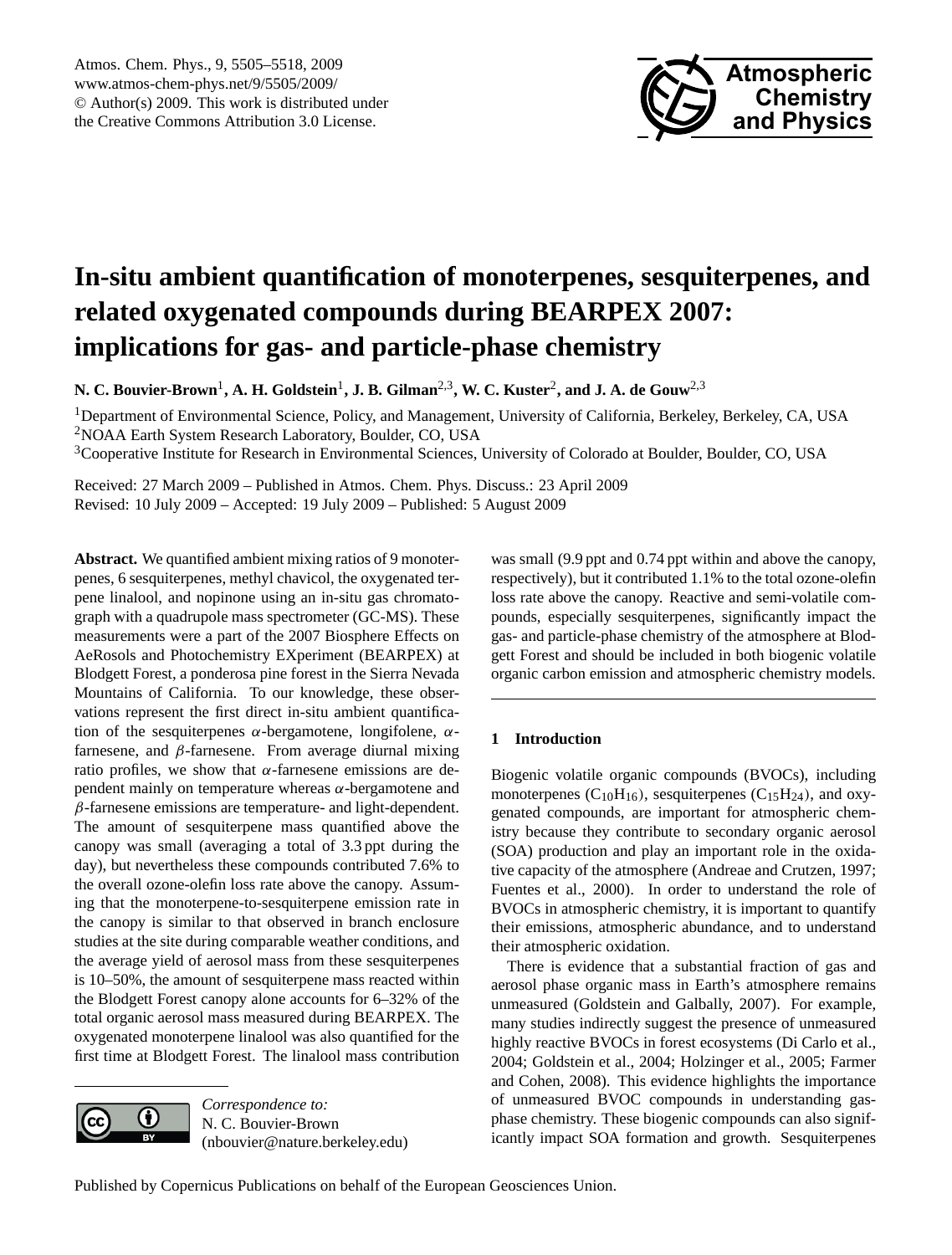have become target analytes in biogenic emission analyses because their molecular mass and reactivity make them more efficient SOA precursors than other BVOCs. The photooxidation of sesquiterpenes has been shown in smog chamber experiments to generally result in a greater aerosol yield than monoterpenes (Hoffmann et al., 1996; Griffin et al., 1999). In fact, the vapor pressure of sesquiterpene oxidation products from β-caryophyllene ozonolysis and α-humulene photoxidation are on the order of  $10^4 - 10^5$  times lower than the parent compound (Jaoui et al., 2003; Jaoui and Kamens, 2003), and therefore a significant fraction will partition into the particulate phase.

While analytical techniques have been well established for measuring monoterpene mixing ratios, less volatile and more reactive compounds, such as sesquiterpenes and oxygenated BVOCs, continue to present an analytical challenge for two main reasons: 1) highly reactive compounds can be too unstable to survive the typical sampling processes of solid adsorbent pre-concentration followed by thermal desorption or solvent extraction into a gas chromatograph (GC), and 2) large and low volatility compounds can stick to materials commonly used in analytical sampling (e.g. tubing, trapping material, etc.) and never reach the detector (Ortega and Helmig, 2008).

An increasing number of studies are focusing on quantifying these low volatility BVOCs using a variety of techniques (e.g. Bouvier-Brown et al., 2007; Ortega and Helmig, 2008), but they have been concentrating on emissions in branch- or leaf-level enclosures. The vegetation enclosure provides a way to measure emissions of reactive BVOCs because oxidants can be controlled. However, branch enclosure measurements do not provide direct measurements of sesquiterpene and oxygenated BVOC mixing ratios in ambient air. Typical above canopy measurement techniques have been unable to detect these highly reactive terpenes. For example, Ciccioli et al. (1999) measured  $\beta$ -caryophyllene emissions using branch enclosures, but were unable to detect this sesquiterpene above a Spanish orange orchard.

Sesquiterpenes in ambient air have been measured both indirectly through correlation with air ions (Bonn et al., 2007) and by measuring *m/z* 205 using proton transfer reaction mass spectrometry (PTR-MS) (Boy et al., 2008). Individual sesquiterpene compounds in ambient air have been detected using gas chromatography (Saxton et al., 2007), but not quantified. Saxton et al. (2007) collected ambient air near vegetation using thermal desorption tubes packed with adsorbents, and they subsequently analyzed the samples in a laboratory off-site. To our knowledge, we are reporting the first in-situ quantitative measurement of speciated sesquiterpenes in ambient air.

We quantified trace reactive and semi-volatile BVOCs as a part of the Biosphere Effects on AeRosols and Photochemistry EXperiment (BEARPEX) 2007. BEARPEX was a collaborative campaign that included measurements of gas phase chemicals, particle phase composition, and meteorological parameters. The goal of BEARPEX was to improve the understanding of how biogenic and anthropogenic emissions affect the gas phase chemical composition as well as the formation of SOA within and above the Blodgett Forest canopy. Blodgett Forest, a ponderosa pine plantation on the western slope of the Sierra Nevada Mountains, was the site of previous studies which have concluded that there must be rapid chemical reactions occurring in the canopy (Goldstein et al., 2004; Farmer and Cohen, 2008). Unmeasured BVOCs are also thought to provide a strong ozone sink (Kurpius and Goldstein, 2003) and create a large flux of oxidation products out of the canopy (Holzinger et al., 2005). Most of the BVOCs needed to explain these observations have not been identified or quantified in the ambient air at Blodgett Forest.

We quantified the mixing ratios of 9 monoterpenes, 6 sesquiterpenes, methyl chavicol, linalool, and nopinone, present in ambient air within and above Blodgett Forest. We investigate the temporal changes in mixing ratios to elucidate controls over emissions and assess the contribution of the newly quantified BVOCs (sesquiterpenes, methyl chavicol, and linalool) on: 1) the amount of carbon mass released by the ecosystem and 2) the above canopy ozone-olefin loss rate. We also assess the sesquiterpene contribution to the total organic aerosol.

# **2 Experimental methodology**

# **2.1 Site description**

The 2007 Biosphere Effects on AeRosols and Photochemistry EXperiment (BEARPEX) was conducted at the Blodgett Forest Ameriflux site. This ponderosa pine plantation, owned by Sierra Pacific Industries, is located on the western slope of the Sierra Nevada Mountains of California (38.90◦ N, 120.63◦ W, 1315 m elevation). The vegetation is dominated by an overstory of ponderosa pine (*Pinus ponderosa* L.) trees, with an average height of 7.9 m in 2007, and an understory of manzanita (*Arctostaphylos* spp.) and whitethorn ceanothus (*Ceanothus cordulatus*) shrubs. Mixing ratios and fluxes of carbon dioxide, water vapor, and ozone, along with meterological parameters, have been measured at the site since 1997, and are reported in detail elsewhere (e.g. Goldstein et al., 2000; Bauer et al., 2000). Ambient measurements of various speciated  $C_2-C_{10}$  VOCs at Blodgett Forest have also been reported (Lamanna and Goldstein, 1999), including mixing ratios and fluxes of BVOCs 2-methyl-3-buten-2-ol (MBO) (e.g. Schade et al., 2000) and monoterpenes (Schade et al., 1999; Schade and Goldstein, 2003; Lee et al., 2005).

BEARPEX included two distinctly different meteorological periods (Fig. 1a). The first period from 20 August to 12 September (day of year 232–255) was characterized by warm and dry conditions (average daytime meteorological parameters: temperature 27◦C, relative humidity 26%,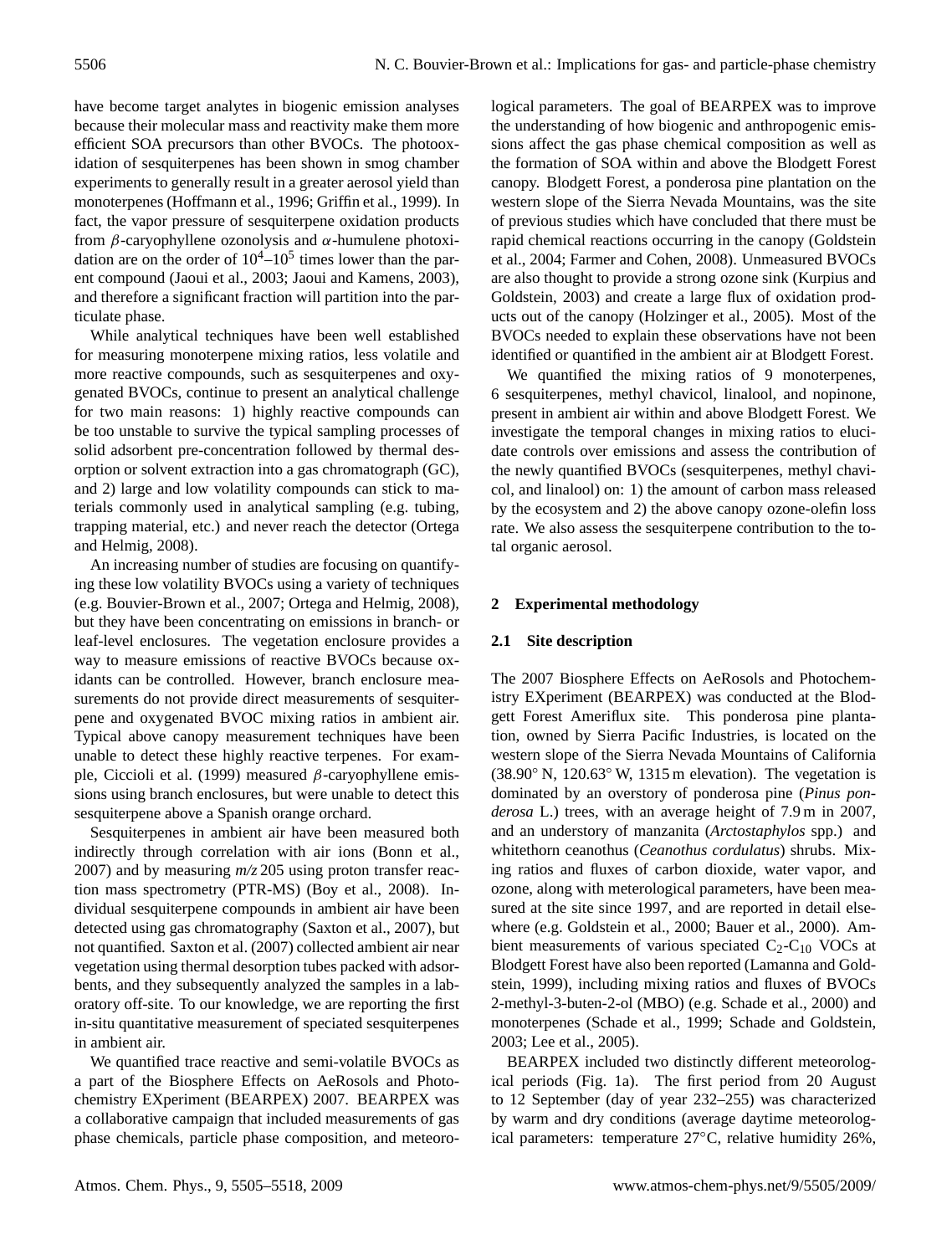

**Fig. 1.** Measurement time series. In all panels, the shaded region (blue) corresponds to the time when the Berkeley GC-MS was measuring at 1.5 m above the forest floor (day of year 231.7– 255.5), while the un-shaded region corresponds to the time when the Berkeley GC-MS was sampling from 9.3 m above the forest floor (day of year  $255.6-281.3$ ). **(A)** Temperature  $(-)$  and rainfall (solid grey bars). **(B)** Monoterpene (represented by β-pinene and α-pinene), **(C)** sesquiterpenes α-bergamotene and β-farnesene, **(D)** sesquiterpenes longifiolene and α-farnesene, **(E)** methyl chavicol, **(F)** linalool and nopinone mixing ratio time series.

and maximum photosynthetically active radiation (PAR)  $1410 \mu$ mol m<sup>-2</sup> s<sup>-1</sup>). The second period from 13 September to 10 October (day of year 256–283) was characterized by cool and wet conditions (average daytime meteorological



**Fig. 2.** Schematic of the Berkeley GC-MS instrument set-up. **(A)** All tubing and fittings prior to the GC oven (indicated by thick black lines) were made of Silcosteel (Restek) and actively heated (to  $\sim$ 50 $\degree$ C). **(B)** 1  $\mu$ m pore size Pall A/E glass fiber filter coated with sodium thiosulfate. **(C)** Hydrocarbon trap adsorbent (Tenax TA) remained at ambient temperature during the 30-min collection, then heated to 220<sup>°</sup>C within 10 s to inject the sample into the helium carrier gas flowing into the GC oven.

parameters: temperature 15°C, relative humidity 49%, and PAR 1010  $\mu$  mol m<sup>-2</sup> s<sup>-1</sup>).

## **2.2 Instrumental setup**

Monoterpenes, methyl chavicol, and sesquiterpenes were quantified using an in-situ gas chromatograph with a quadrupole mass spectrometer (Berkeley GC-MS; Fig. 2). Ambient air was pulled down through a 6.35 mm OD  $(4.57 \text{ mm ID})$  inlet at  $4 \text{ L min}^{-1}$ . . As the inlet entered the temperature-controlled container, the air sample passed through a 1  $\mu$ m pore size Pall A/E glass fiber filter (VWR, Ann Arbor, MI) coated with sodium thiosulfate (Sigma-Aldrich, St. Louis, MO), following Pollmann et al. (2005), to remove ozone. The filter, housed in a stainless steel filter holder (Cole Parmer, Vernon Hills, IL), was also used to scrub out particulate matter. After passing through the ozone filter, the amount of ozone in the airstream was measured with an Ozone Monitor (Model 202, 2B Technologies), and to ensure effectiveness, the filter was changed at least once per day.

BVOCs in a 20 mL min−<sup>1</sup> subsample were collected on a hydrocarbon preconcentration trap packed with Tenax TA (Sigma-Aldrich). With ambient water vapor present in the sample, the hydrocarbon trap remained at ambient temperature during sample collection to prevent water accumulation in the adsorbent bed. After a 30-min collection, the hydrocarbon trap was heated to 220◦C within 10 s to thermally desorb the trapped compounds into the ultra high purity helium carrier gas and transfer them to the head of a chromatographic column  $(30 \text{ m} \times 0.25 \text{ mm} \times 0.25 \mu \text{m}$  phase thickness, Rtx-5; Restek). The GC oven temperature was held at 43◦C for 4.25 min, increasing to 160 $^{\circ}$ C at 5 $^{\circ}$ C min<sup>-1</sup>, then to 220 $^{\circ}$ C at 10◦C min−<sup>1</sup> , and held at this temperature for 11.75 min.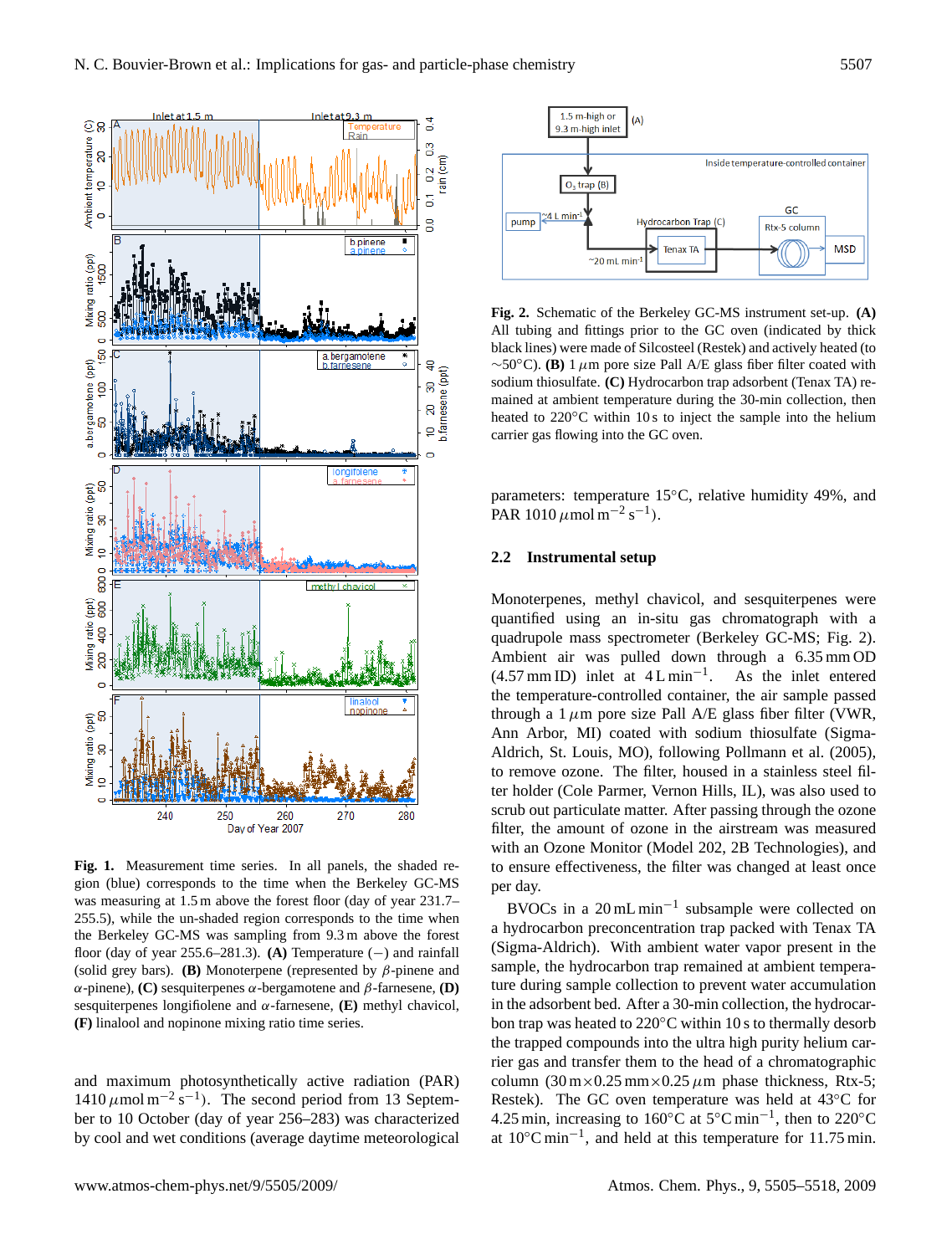Table 1. Dominant ion used to quantify each BVOC and average ( $\pm$ standard deviation) mixing ratios measured during BEARPEX. Numbers in italics indicate that the average value is below the detection limit, while "NA" denotes that all values were below the detection limit. Average temperature and PAR measured during each measurement time period are also noted.

|                                     |     | Day              | Night            | Day              | Night            |
|-------------------------------------|-----|------------------|------------------|------------------|------------------|
| Dates                               |     | 20 Aug-12 Sept   | 20 Aug-12 Sept   | 13 Sept-10 Oct   | 13 Sept-10 Oct   |
| Time (PST)                          |     | $10:00 - 17:00$  | 19:00-06:00      | $10:00 - 17:00$  | 19:00-06:00      |
| Average temperature $({}^{\circ}C)$ |     | $26.4 \pm 2.4$   | $12.8 \pm 2.6$   | $14.8 + 5.1$     | $5.2 \pm 2.9$    |
| Average PAR ( $molm-2s-1$ )         |     | 1356±454         | $24 + 83$        | $970 \pm 512$    | $11 + 44$        |
| BVOC measurement height             |     | 1.5 <sub>m</sub> | 1.5 <sub>m</sub> | 9.3 <sub>m</sub> | 9.3 <sub>m</sub> |
| BVOC sample size                    |     | $N = 105$        | $N = 227$        | $N = 152$        | $N = 311$        |
| <b>BVOC</b>                         | Ion | (ppt)            | (ppt)            | (ppt)            | (ppt)            |
| $\beta$ -pinene                     | 93  | $311 \pm 250$    | $915 \pm 301$    | $118 + 58$       | $170 \pm 13$     |
| 3-carene                            | 93  | $210\pm 163$     | $612 \pm 166$    | $54 + 33$        | $75 + 82$        |
| $\alpha$ -pinene                    | 93  | $104 + 72$       | $313 \pm 121$    | $39 + 24$        | $60 \pm 60$      |
| limonene (+ $\beta$ -phellandrene)  | 93  | $76 + 46$        | $223 + 66$       | $19+9$           | $33 + 27$        |
| myrcene                             | 93  | $10+5$           | $20 \pm 6$       | $2.91 \pm 1.07$  | $2.29 \pm 1.86$  |
| camphene                            | 93  | $5.91 \pm 4.39$  | $21 \pm 11$      | $0.82 \pm 1.00$  | $3.25 \pm 3.18$  |
| terpinolene                         | 93  | $3.52 \pm 2.22$  | $4.89 \pm 2.61$  | $0.37 \pm 0.59$  | $0.17 \pm 0.63$  |
| $\gamma$ -terpinene                 | 93  | $1.46 \pm 2.25$  | $4.10 \pm 2.71$  | NA               | <b>NA</b>        |
| $\alpha$ -terpinene                 | 93  | NA               | <b>NA</b>        | <b>NA</b>        | <b>NA</b>        |
| <b>Total monoterpenes</b>           |     | 722              | 2113             | 234              | 344              |
| methyl chavicol                     | 148 | $127 + 99$       | $212\pm89$       | $90.1 \pm 60.4$  | $26.5 \pm 20.0$  |
| linalool                            | 93  | $9.90 \pm 3.36$  | $0.76 \pm 1.48$  | $0.74 \pm 0.89$  | <b>NA</b>        |
| nopinone                            | 83  | 7.49±7.96        | $19.4 \pm 10.3$  | $6.73{\pm}4.84$  | $9.05 \pm 6.63$  |
| $\alpha$ -bergamotene               | 93  | $24.1 \pm 11.2$  | $13.2 \pm 7.7$   | $1.84 \pm 2.22$  | $0.40 \pm 1.01$  |
| longifolene                         | 161 | $3.61 \pm 3.56$  | $14.7 \pm 5.3$   | $0.60 \pm 0.81$  | $1.78 \pm 1.61$  |
| $\alpha$ -farnesene                 | 93  | $9.42 \pm 8.19$  | $12.2 \pm 5.8$   | $0.87 \pm 1.47$  | $0.53 \pm 1.37$  |
| $\beta$ -farnesene                  | 69  | $5.97 \pm 5.59$  | $3.35 \pm 4.74$  | NA               | $0.13 \pm 0.72$  |
| SQT <sub>9</sub>                    | 93  | $0.91 \pm 1.71$  | $0.23 \pm 0.83$  | <b>NA</b>        | NA               |
| SQT <sub>10</sub>                   | 93  | $0.52 \pm 1.84$  | $0.34 \pm 1.12$  | <b>NA</b>        | <b>NA</b>        |
| <b>Total sesquiterpenes</b>         |     | 44.5             | 43.9             | 3.3              | 2.9              |

The mass spectrometer was operated in single ion mode and the quantification ions are listed in Table 1.

Modifications to the original set-up described by Millet et al. (2005) were made to minimize the potential for low volatility compounds to be lost through condensation or adsorption (Fig. 2). To reduce sample loss due to condensation in the sample pathway, all tubing and fittings prior to the GC oven were made of Silcosteel (Restek) and heated to ∼50◦C using heating cables and ropes (Omega Engineering Stamford, CT). The metal tubing allows for even heat dispersal and the internally passivated surface minimizes wall reactions and subsequent losses. Helmig et al. (2004) successfully recovered sesquiterpene standards after heating the valves and tubing downstream of preconcentration adsorbent cartridges to 50◦C, and due to the limits of the instrument set-up, this was the highest achievable temperature.

Two heated sample inlets were used at different times during the experiment. From 19 August through the morning of 12 September (day of year 232–255), the sample was drawn

from 1.5 m above the canopy floor (Fig. 1) through  $\sim$ 11 m of tubing (giving ∼2.9 s residence time) into a temperaturecontrolled container. From the afternoon of 12 September through 8 October (day of year 255–281), biogenic VOCs were pulled through ∼18 m of tubing from 9.3 m above the forest floor (giving ∼4.5 s residence time) (Fig. 1). This height corresponds to  $\sim$ 2 m above the mean forest canopy height. Measurements at the different heights coincided with the two distinct meteorological periods during BEARPEX.

Blanks and standards were run at least once per day. A zero air blank for the system was created by flowing ambient air through a heated platinum catalyst (Millet et al., 2005). Gas standards (Scott Marrin Inc. and Apel & Riemer) containing one or more of the dominant monoterpenes found at the field site ( $\alpha$ -pinene,  $\beta$ -pinene, 3-carene, and limonene) were used for monoterpene calibrations. These ppm-level standards were diluted dynamically into the larger  $\sim$ 4 L min<sup>-1</sup> zero air flow. The sesquiterpenes and oxygenated compounds are known to be unstable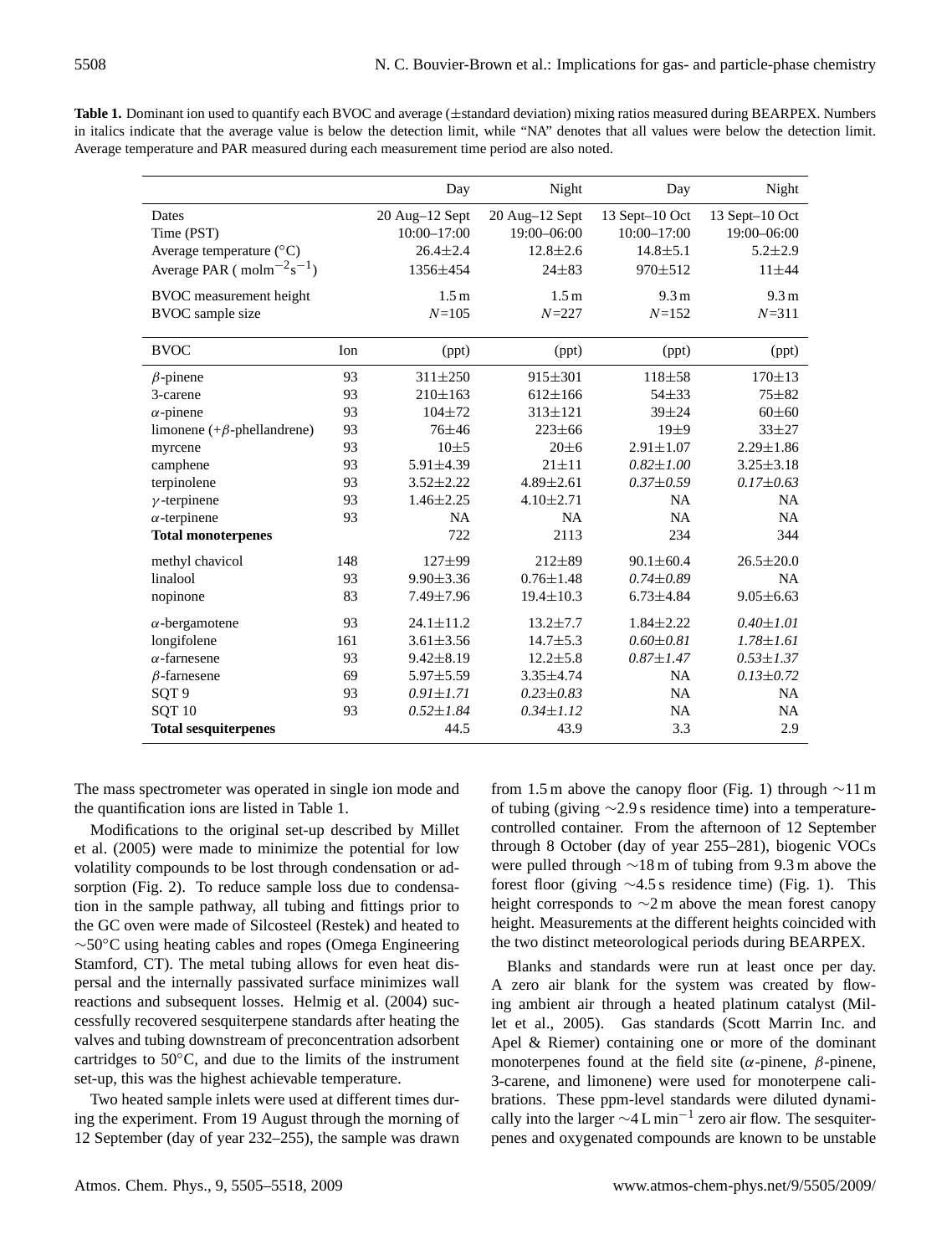|                        | Ouantified | % recovery            | % recovery            |                                         |                                             |
|------------------------|------------|-----------------------|-----------------------|-----------------------------------------|---------------------------------------------|
| <b>BVOC</b>            | ion        | $1.5 \text{ m}$ inlet | $9.3 \text{ m}$ inlet | $\tau$ <sub>OH</sub> <sup>a</sup> (min) | $b$ <sup>b</sup> (min)<br>$\tau_{\Omega_2}$ |
| nopinone               | 83         | 101                   | $92 + 15$             | 180 <sup>d</sup>                        | $2.8 \times 10^{6^d}$                       |
| longifolene            | 161        | 81                    | $66 \pm 6$            | 64                                      | $2.8 \times 10^{4}$                         |
| verbenone              | 91         | 85                    | $77 + 34$             | 38 <sup>c</sup>                         | 190 <sup>c</sup>                            |
| methyl chavicol        | 148        | 19                    | $108 + 64$            | 57 <sup>c</sup>                         | $926^{\circ}$                               |
| $\alpha$ -cedrene      | 119        | 110                   | $71 \pm 6$            | 47                                      | 504                                         |
| $\alpha$ -copaene      | 119        | 105                   | $83 + 12$             | 33                                      | 89                                          |
| aromadendrene          | 91         | 119                   | $84 + 15$             | 490 <sup>c</sup>                        | $2^e$                                       |
| linalool               | 93         | 87                    | $58 + 14$             | 19                                      | 33                                          |
| $\beta$ -caryophyllene | 93         | 26                    | $19 + 27$             | 15                                      |                                             |
| $\alpha$ -humulene     | 93         | 22                    | $19 + 27$             | 10                                      |                                             |

**Table 2.** Ions used for quantification and percent recovery from liquid standard injections. Sample size  $N=1$  and  $N=10$  for the 1.5 m and 9.3 m inlet, respectively. BVOCs are listed in order of increasing chemical reactivity.

a,b all rate constants from Atkinson and Arey (2003) and references within, except where noted

<sup>a</sup> [OH]=5.4×10<sup>6</sup> molec cm<sup>-3</sup> (W. Brune, J. Mao, personal communication, 2008)

<sup>b</sup> [O<sub>3</sub>]=1.18×10<sup>12</sup> molec cm<sup>-3</sup>

<sup>c</sup> rate constants estimated from Environmental Protection Agency's Estimation Program Interface Suite (US EPA AOPWIN, 2000)

d rate constants from Calogirou et al. (1999)

 $e_{k_{\text{O}_3}}$  estimated from Pollmann et al. (2005)

in a gas standard (e.g. Helmig et al., 2003; Ortega and Helmig, 2008), so liquid standards were made from diluting 6 sesquiterpenes (α-cedrene, α-copaene, longifolene,  $β$ caryophyllene, α-humulene, aromadendrene), 3 oxygenated terpenes (linalool, nopinone, verbenone), and methyl chavicol (a.k.a. 4-allyanisole or estragole) in cyclohexane. All chemicals have >97% purity and were obtained from Sigma-Aldrich or from Fluka Chemicals through Sigma-Aldrich. Small amounts (0.25–1.0  $\mu$ L) of these liquid standards were manually injected with a microliter syringe (Restek) into a 100–200 mL min−<sup>1</sup> stream of nitrogen, where the injector port was heated to 100◦C. Concentrations ranged from 2– 63 ppt for sesquiterpenes and 3–94 ppt for oxygenated terpenes and methyl chavicol. This standard flow was then subsampled and collected through the same tubing and at the same flow rate as an ambient sample. To ensure no liquid standard condensed in the sampling lines, subsequent blank nitrogen samples were also collected through the calibration pathway. The daily standard injections were also used to quantify the drift in instrument response during the study period. The final time-dependent response factor applied to each analyte accounted for the  $-0.51$  to  $-1.4\%$  per day instrument drift and concentration-dependent response. The ions used for quantification (in standards (see Table 2) and samples (see Table 1)) were the dominant ions for each compound, with the exception of  $β$ -farnesene and aromadendrene, which were 3rd and 2nd most abundant, respectively. Each of these dominant ions averaged  $8\pm3\%$  of the total fragmentation abundance. Therefore, sesquiterpene peak areas not corresponding to a liquid standard were calibrated using the average response of the dominant ions of sesquiterpene standards.

The detection limits are defined as the amount of standard required to create a peak 3 times the baseline noise. The average detection limit for monoterpenes, oxygenated terpenes, sesquiterpenes, and methyl chavicol was 1.26±0.12 (mean $\pm$ standard deviation), 2.51 $\pm$ 0.22, 1.86 $\pm$ 0.12, and 1.96±0.45 ppt, respectively. Average mixing ratios for each BVOC quantified during BEARPEX are listed in Table 1. The quoted measurement uncertainty includes reproducibility, accuracy of the calibration slope, sampling and standard addition mass flow measurements, and the accuracy of the standards. The average uncertainty for monoterpenes, oxygenated terpenes, sesquiterpenes, and methyl chavicol was 18%, 26%, 23%, and 27%, respectively.

To assess inlet line losses of the semi-volatile oxygenated compounds and sesquiterpenes, liquid standards were injected at the sample inlet and diluted with ambient air. Percent recovery for each standard is listed in Table 2. Most standards are efficiently recovered, with  $\beta$ -caryophyllene and  $\alpha$ -humulene as notable exceptions. There were no traces of  $\beta$ -caryophyllene or  $\alpha$ -humulene in 6 out of the 10 tests using the longer 9.3 m inlet. We did not correct the data for line losses, so the reported measurements are lower limits for some compounds.

## **2.3 NOAA GC-MS measurements**

Volatile  $C_2-C_{10}$  organic compounds, in particular isoprene, methacrolein (MACR), methyl vinyl ketone (MVK), 2 methyl-3-buten-2-ol (MBO), 3-methylfuran, propene, and ethene, were quantified using a gas chromatograph with mass spectrometer detector (NOAA GC-MS). The sample acquisition procedure is described in detail by Goldan et al. (2004),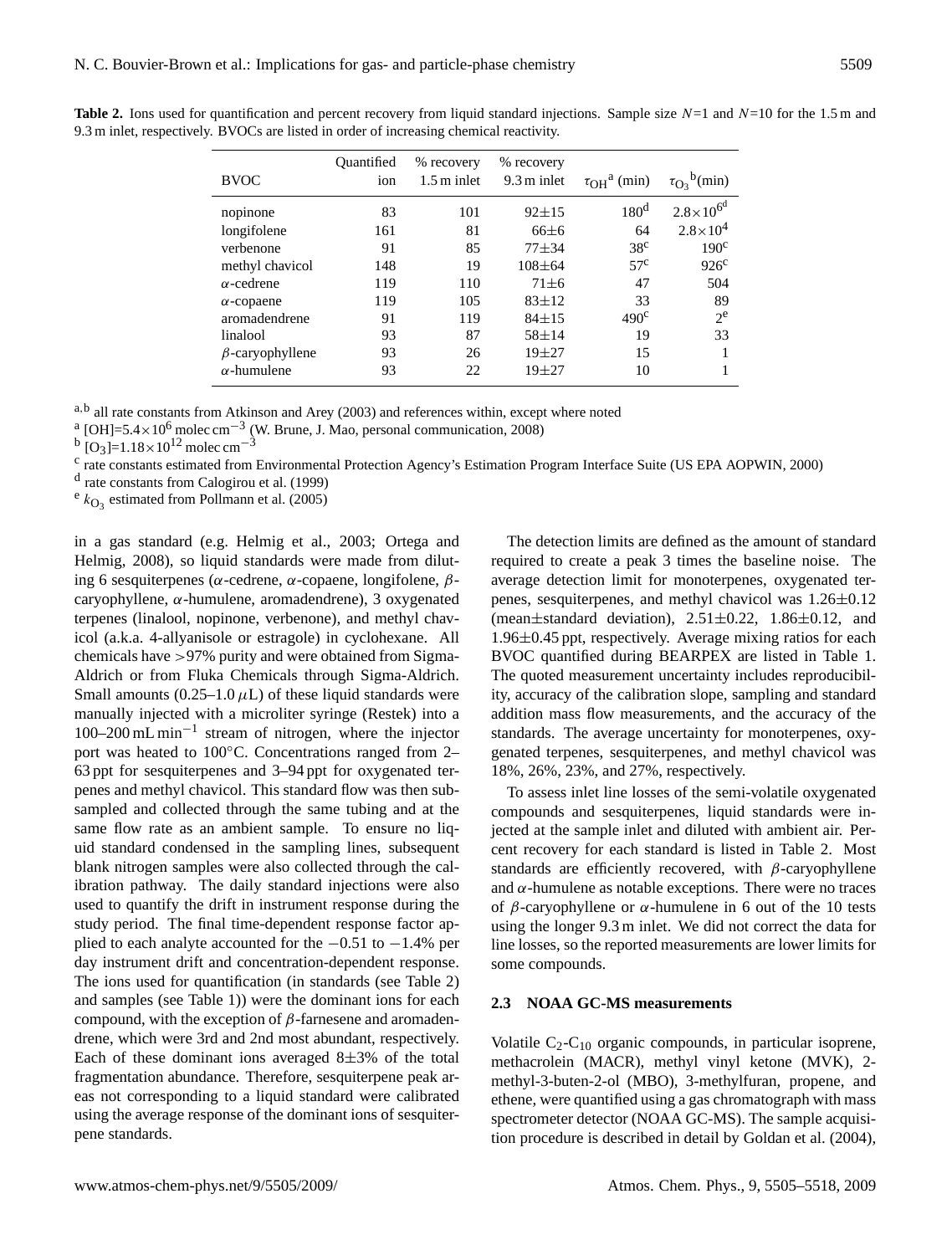

**Fig. 3.** The number of data points averaged each hour was 16.5±3.5 (variability stems from the exclusion of data when standards or blanks were sampled). **(A)** Monoterpene average diurnal profiles measured at 1.5 m. **(B)** Average diurnal profiles of sesquiterpenes α-bergamotene, β-farnesene, and unidentified SQT9 and SQT10, as compared to myrcene, measured at 1.5 m. **(C)** Average diurnal profiles of sesquiterpenes α-farnesene and longifolene, as compared to myrcene, measured at 1.5 m. **(D)** Methyl chavicol average diurnal profile, as compared to α-pinene at 1.5 m. The temperature diurnal cycle is measured at 4.9 m above the ground. **(E)** Linalool and nopinone average diurnal profiles, as compared to myrcene, at 1.5 m. Photosynthetically active radiation (PAR) was measured at 15 m above the ground and its diurnal cycle is represented by solid grey bars. **(F)** Average diurnal profiles of ozone and carbon dioxide measured at 12.5 m and 1.2 m above the ground, respectively.

and more recent modifications were briefly described by Bouvier-Brown et al. (2009b). The 12 m 6.35 mm OD PFA inlet of this system was located at 9.3 m above the canopy floor for three days (24 September–27 September, day of year 267–270). Two 5 min samples were acquired concurrently every 30 min. Light alkanes and alkenes  $(C_2-C_5)$  were separated on a KCl washed Alumina column. The heavier species  $(C_2-C_{10})$  were cryofocused and then separated using a metal MXT-624 column (Restek). All VOCs were detected using a quadrupole mass spectrometer (Agilent 5973).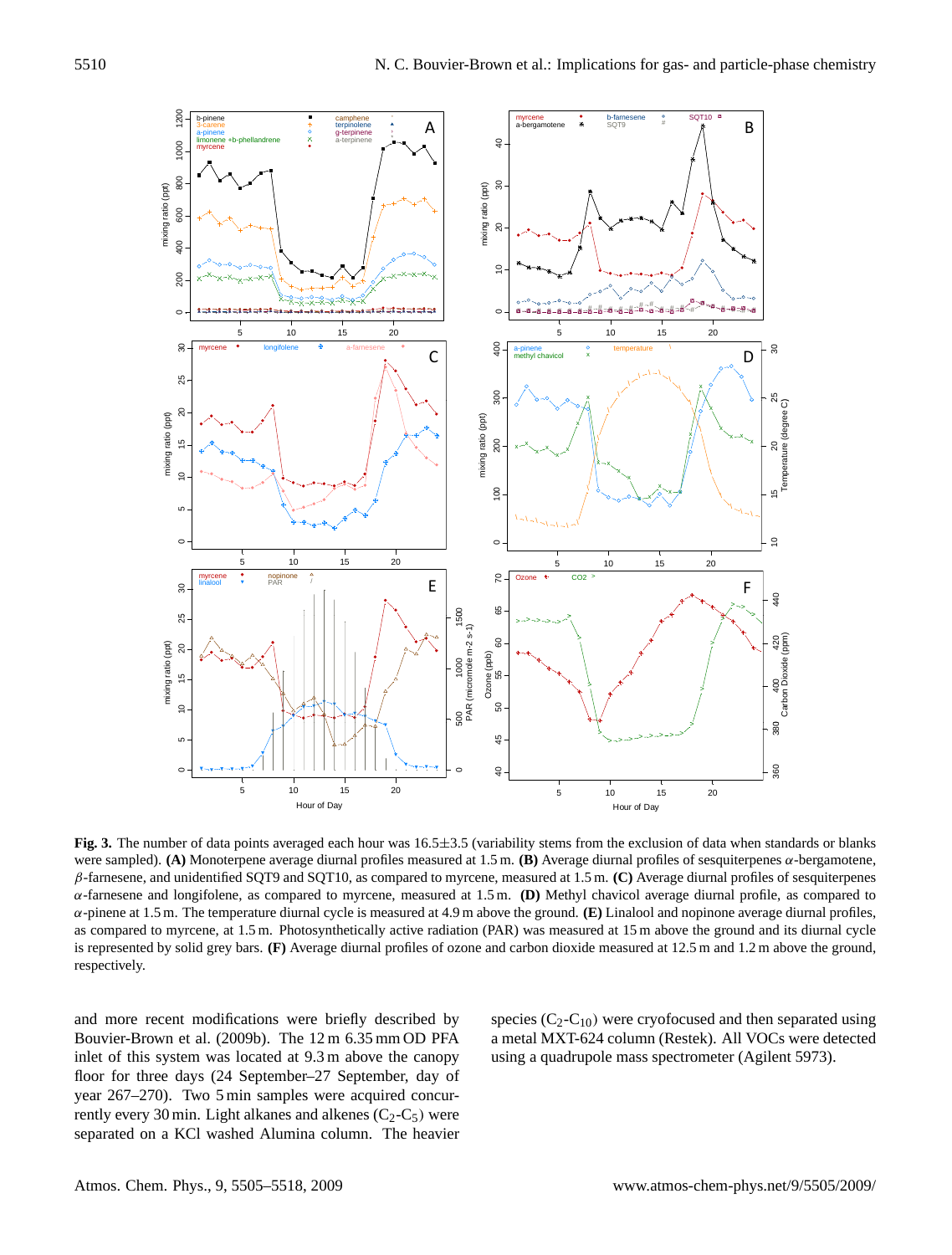|                       |                  | $k_{OH}$                                      | a<br>$\tau_{\text{OH}}$ |                     |                  | $k_{OH}$                                     | a<br>$\tau_{\text{OH}}$ |
|-----------------------|------------------|-----------------------------------------------|-------------------------|---------------------|------------------|----------------------------------------------|-------------------------|
|                       |                  | $k_{03}$                                      | $\tau_{O3}$<br>c        |                     |                  | $k_{03}$                                     | $\tau_{\rm O3}$<br>c    |
| Compound              | <b>Structure</b> | $k_{NO3}$                                     | $\tau_{NO3}$            | Compound            | <b>Structure</b> | $k_{NO3}$                                    | $\tau_{NO3}$            |
|                       |                  | $\text{(cm}^3\text{molec}^{-1}\text{s}^{-1})$ | (min)                   |                     |                  | $\text{(cm}^3\text{molec}^{-1}\text{s}^{-1}$ | (min)                   |
| longifolene           |                  | $4.8\times10^{\text{-}11}$                    | 60                      | myrcene             |                  | $2.1 \times 10^{-10}$                        | 15                      |
| $(C_{15}H_{24})$      |                  | $5.0\times10^{\text{-}19}$                    | $2.8 \times 10^{4}$     | $(C_{10}H_{16})$    |                  | $4.7\times10^{\text{-}16}$                   | 30                      |
|                       |                  | $6.9\times10^{\text{-}13}$                    | 1150                    |                     |                  | $1.1\times10^{\text{-}11}$                   | 70                      |
| $\alpha$ -bergamotene |                  | $1.8\times{10}^{\text{-10}}$ $^\text{d}$      | 17                      | camphene            |                  | $5.34 \times 10^{-11}$                       | 58                      |
| $(C_{15}H_{24})$      |                  | $8.6\times10^{\text{-}16}\,^{\text{d}}$       | 16                      | $(C_{10}H_{16})$    |                  | $9.19 \times 10^{-19}$                       | $1.5 \times 10^{4}$     |
|                       |                  | ?                                             |                         |                     |                  | $6.54 \times 10^{-13}$                       | 1210                    |
| $\alpha$ -farnesene   |                  | $3.2\times10^{\text{-}10}\,^{\text{d}}$       | 10                      | terpinolene         |                  | $2.3 \times 10^{-10}$                        | 13                      |
| $(C_{15}H_{24})$      |                  | $1.0 \times 10^{-15}$ d                       | 14                      | $(C_{10}H_{16})$    |                  | $1.9\times10^{\text{-}15}$                   | $\overline{7}$          |
|                       |                  | 5                                             |                         |                     |                  | $9.5 \times 10^{-11}$                        | 8                       |
| β-farnesene           |                  | $2.8\times10^{-10}$ d                         | 11                      | $\gamma$ -terpinene |                  | $1.8 \times 10^{-10}$                        | 17                      |
| $(C_{15}H_{24})$      |                  | $4.01\times10^{\text{-}16}\,{}^{\text{e}}$    | 35                      | $(C_{10}H_{16})$    |                  | $1.4 \times 10^{-16}$                        | 100                     |
|                       |                  | ?                                             |                         |                     |                  | $3.3 \times 10^{-11}$                        | 20                      |
| $\alpha$ -pinene      |                  | $5.3\times10^{\text{-}11}$                    | 58                      | $\alpha$ -terpinene |                  | $3.6 \times 10^{-10}$                        | 9                       |
| $(C_{10}H_{16})$      |                  | $8.4 \times 10^{-17}$                         | 170                     | $(C_{10}H_{16})$    |                  | $2.1 \times 10^{-14}$                        | 0.7                     |
|                       |                  | $6.1 \times 10^{-12}$                         | 130                     |                     |                  | $1.3\times10^{\text{-}10}$                   | 6                       |
| $\beta$ -pinene       |                  | $7.7 \times 10^{-11}$                         | 40                      | methyl chavicol     |                  | 5.4 x $10^{-11}$ d                           | 57                      |
| $(C_{10}H_{16})$      |                  | $1.5 \times 10^{-17}$                         | 940                     | $(C_{10}H_{12}O)$   |                  | $1.2 \times 10^{-17}$ d                      | 926                     |
|                       |                  | $2.5 \times 10^{-12}$                         | 320                     |                     |                  | $\overline{?}$                               |                         |
| 3-carene              |                  | $8.7 \times 10^{-11}$                         | 36                      | linalool            |                  | $1.6 \times 10^{-10}$                        | 19                      |
| $(C_{10}H_{16})$      |                  | $3.7 \times 10^{-17}$                         | 380                     | $(C_{10}H_{18}O)$   |                  | $4.3\times10^{\text{-}16}$                   | 33                      |
|                       |                  | $9.5 \times 10^{-12}$                         | 80                      |                     |                  | $1.1\times{10}^{41}$                         | 70                      |
| limonene              |                  | $1.7\times10^{\text{-}10}$                    | 18                      | nopinone            |                  | $1.7 \times 10^{-11}$ <sup>f</sup>           | 180                     |
| $(C_{10}H_{16})$      |                  | $2.0\times10^{\text{-}16}$                    | 71                      | $(C_9H_{14}O)$      |                  | $35 \times 10^{-21}$ f                       | $3 \times 10^6$         |
|                       |                  | $1.3\times10^{\text{-}11}$                    | 60                      |                     |                  | $12 \times 10^{-15}$ f                       | $4 \times 10^5$         |

 $\frac{1}{2}$  and Arey (2003) and references therein except where no <sup>a</sup>,b,<sup>c</sup> All data from Atkinson and Arey (2003) and references therein except where noted

<sup>a</sup> [OH]=5.4×10<sup>6</sup> molec cm<sup>-3</sup> (0.25 ppt) (W. Brune, J. Mao, personal communication, 2008)<br><sup>b</sup> [O<sub>3</sub>]=1.18×10<sup>12</sup> molec cm<sup>-3</sup> (55 ppb)

 $\frac{1}{2}$  [NO<sub>3</sub>]=1.18 × 10<sup>7</sup> molec cm<sup>-3</sup> (1 ppt) (R. Cohen, personal communication, 2008)  $\sum_{i=1}^{\infty}$  (1 ppt) (R. Cohen, personal communication, 2008)

d estimated from Environmental Protection Agency's Estimation Program Interface Suite (US EPA AOPWIN, 2000)

<sup>e</sup> from Kourtchev et al. (2009)

 $\ln (2009)$ <br> $\ln (1999)$ f from Calogirou et al. (1999)

#### **3 Results**

Monoterpene, sesquiterpene, methyl chavicol, linalool, and nopinone mixing ratio data are shown as both time series and average diurnal profiles. Timelines of BVOC mixing ratios over the 7-week BEARPEX campaign are presented in conjunction with temperature and rainfall patterns (Fig. 1). The diurnal profile data focus on ambient mixing ratios measured from the 1.5 m inlet (Fig. 3). For comparison, average day and night mixing ratios from both inlets are found in Table 1. For reference, chemical structures of all quantified BVOCs are listed in Table 3.

#### **3.1 Monoterpenes**

Using the GC-MS system, 9 monoterpenes were separated; these included: β-pinene,  $\alpha$ -pinene, 3-carene, limonene+βphellandrene, myrcene, camphene, terpinolene, γ -terpinene, and  $\alpha$ -terpinene. The monoterpene mixing ratio timelines (Fig. 1b), represented by  $\beta$ -pinene and  $\alpha$ -pinene, emphasize their dependence on temperature and measurement height. A significant decrease in ambient mixing ratios is observed with the simultaneous decrease in ambient temperature and increase in inlet height. Monoterpene mixing ratios at Blodgett Forest are also greatly enhanced by precipitation. Even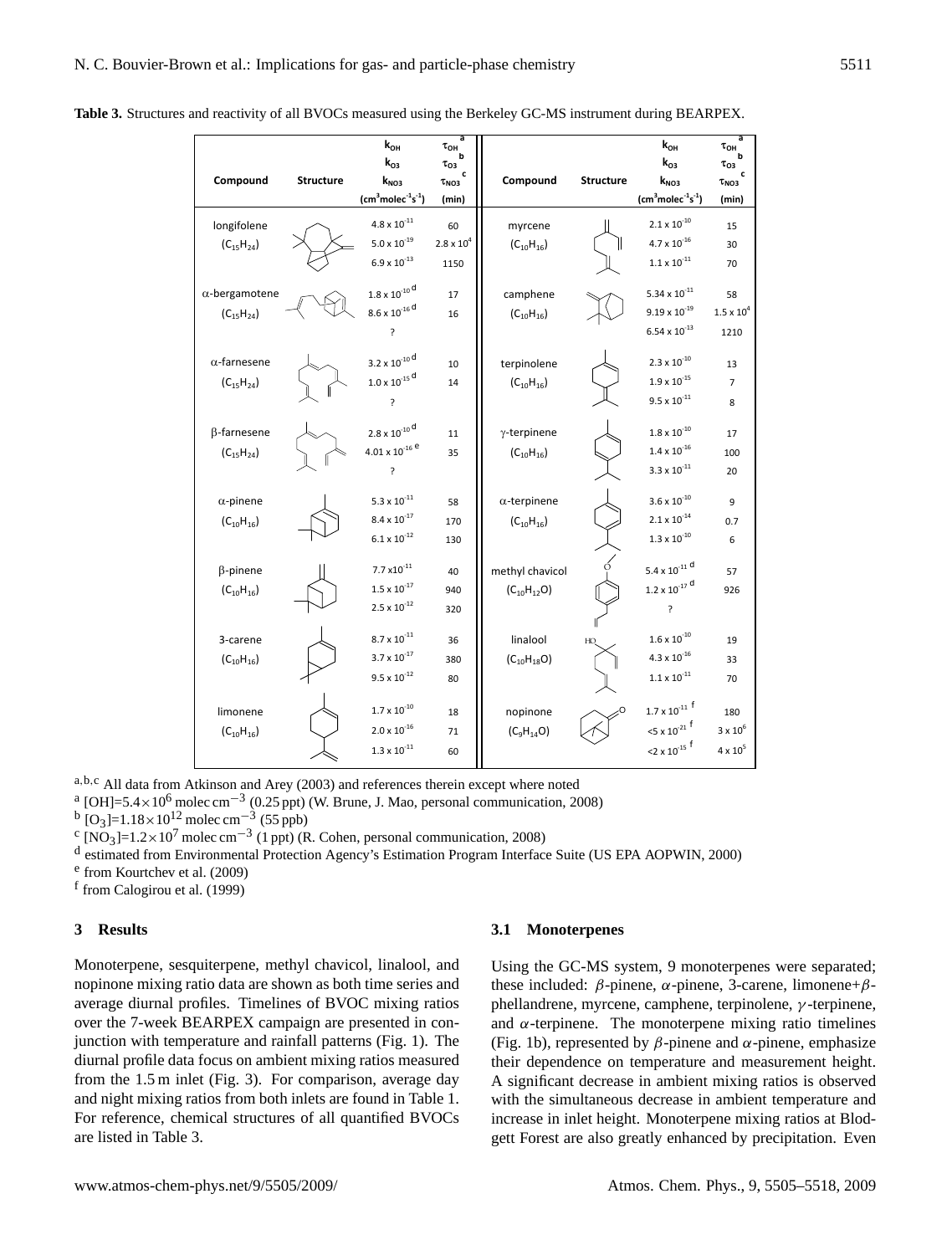at low temperatures, high monoterpene mixing ratios are observed immediately following rain events, especially after the first storm of the year (day of year 263–266). Humidity effects on monoterpene emissions have been previously observed at this site by Schade et al. (1999). The dominant monoterpene at Blodgett Forest is  $β$ -pinene (Fig. 3a); on average, it accounts for 47% of the total monoterpene mass. 97% of the monoterpene mass is emitted as a combination of  $β$ -pinene,  $α$ -pinene, 3-carene, and limonene+ $β$ phellandrene.

# **3.2 Sesquiterpenes**

We report the first in-situ direct quantification of speciated sesquiterpenes, including  $\alpha$ -bergamotene, longifolene, α-farnesene, β-farnesene, and two unidentified sesquiterpene compounds (SQT 9 and 10), in ambient air. The sesquiterpene mixing ratio timelines (Fig. 1c, d) show significant decreases with lower temperatures and increased measurement height. The dominant sesquiterpene in the daytime was  $\alpha$ -bergamotene (Table 1, Fig. 3b), just as it was in the ponderosa pine branch enclosures at Blodgett Forest (Bouvier-Brown et al., 2009a). Longifolene was the dominant sesquiterpene at night (Table 1, Fig. 3c). All identified sesquiterpenes were quantified at ambient mixing ratios similar to that of the monoterpene myrcene (Fig. 3b, c).  $\beta$ farnesene, SQT 9, and SQT 10 are not detected at 9.3 m (Table 1).

# **3.3 Oxygenated compounds**

We report abundant mixing ratios of methyl chavicol. Methyl chavicol, an important biogenic emission from ponderosa pine trees, was recently characterized by Bouvier-Brown et al. (2009b). The methyl chavicol mixing ratio time series (Fig. 1e) generally mirrors that of monoterpenes and sesquiterpenes because there is a significant decrease in average mixing ratios with the simultaneous decrease in temperature and increase in sampling height. On the other hand, unlike the terpenes, methyl chavicol emissions are also significantly enhanced a few days following rain events (see also Bouvier-Brown et al., 2009b). Methyl chavicol mixing ratios are significant, for they are comparable to major monoterpenes such as α-pinene (Table 1, Fig. 3d).

We also report the first measurements of linalool at Blodgett Forest. Linalool is an oxygenated terpene emitted in large amounts from other sites, such as Mediterranean forests (Owen et al., 2001) and a Spanish orange orchard (Ciccioli et al., 1999). The mixing ratio time series (Fig. 1f) emphasizes linalool's dependence on temperature and inlet height. Only a small amount of linalool is quantified at Blodgett Forest. At solar noon, maximum linalool mixing ratios are comparable to the simultaneous minimum myrcene mixing ratio (Fig. 3e).

We report the first GC-MS measurements of nopinone, the primary oxidation product of  $\beta$ -pinene, at Blodgett. This relationship is highlighted by the way nopinone's mixing ratios mirror that of its precursor  $\beta$ -pinene (Fig. 1f). In an average diurnal profile, nopinone shows decreasing mixing ratios throughout the daytime reaching a minimum at 14:00– 19:00 PST (Fig. 3e). A similar pattern was observed by Holzinger et al. (2005) at this site using proton-transfer mass spectrometery (PTR-MS) (*m/z* 139) but at much higher mixing ratios. The PTR-MS *m/z* 139 may include fragments of larger compounds. Holzinger et al. (2005) attributed the afternoon mixing ratio decrease to phase partitioning from the gas to the particle phase. Nopinone mixing ratios at BEARPEX are comparable to that of myrcene.

# **4 Discussion**

# **4.1 BVOC emission models**

BVOC emissions are typically modeled with either temperature-dependent or temperature- and light-dependent algorithms (e.g. Guenther et al., 1993). BVOC mixing ratio patterns in the average diurnal profiles provide clues about the emission drivers. Most emission models assume the majority, if not all, of monoterpenes are emitted as a function of temperature (e.g. Levis et al., 2003; Heald et al., 2008; Sakulyanontvittaya et al., 2008), but due to limited studies, sesquiterpene data is either eliminated from global models or vast assumptions have to be made about their emission drivers. For example, Sakulyanontvittaya et al. (2008) assume that 50% of sesquiterpene emissions are driven by temperature and 50% are also influenced by light. We will determine the dominant emission driver(s) for monoterpenes, four sesquiterpenes ( $\alpha$ -farnesene, longifolene,  $\alpha$ -bergamotene, and  $\beta$ -farnesene), methyl chavicol, and linalool in the next two sections; our conclusions generally support the assumptions made by Sakulyanontvittaya et al. (2008). No mixing ratio pattern was discernable for SQT 9 and SQT 10 because they were often below the detection limit.

# **4.1.1 Temperature-dependent emissions**

The monoterpene average diurnal patterns indicate that their emissions are driven by temperature because elevated mixing ratios occur at night and in the morning (07:00–08:00 PST) (Fig. 3a). These times occur when temperatures are warm enough to induce emissions and both oxidation and vertical mixing are slow (Fig. 3f). In Fig. 3f, oxidation is represented by ozone mixing ratios and carbon dioxide mixing ratios are used as a proxy for vertical mixing. This pattern has been shown at Blodgett Forest previously (e.g. Holzinger et al., 2005). Our data suggest that some, but not all, sesquiterpene emissions at Blodgett Forest can be modeled as temperature-dependent processes. For example, the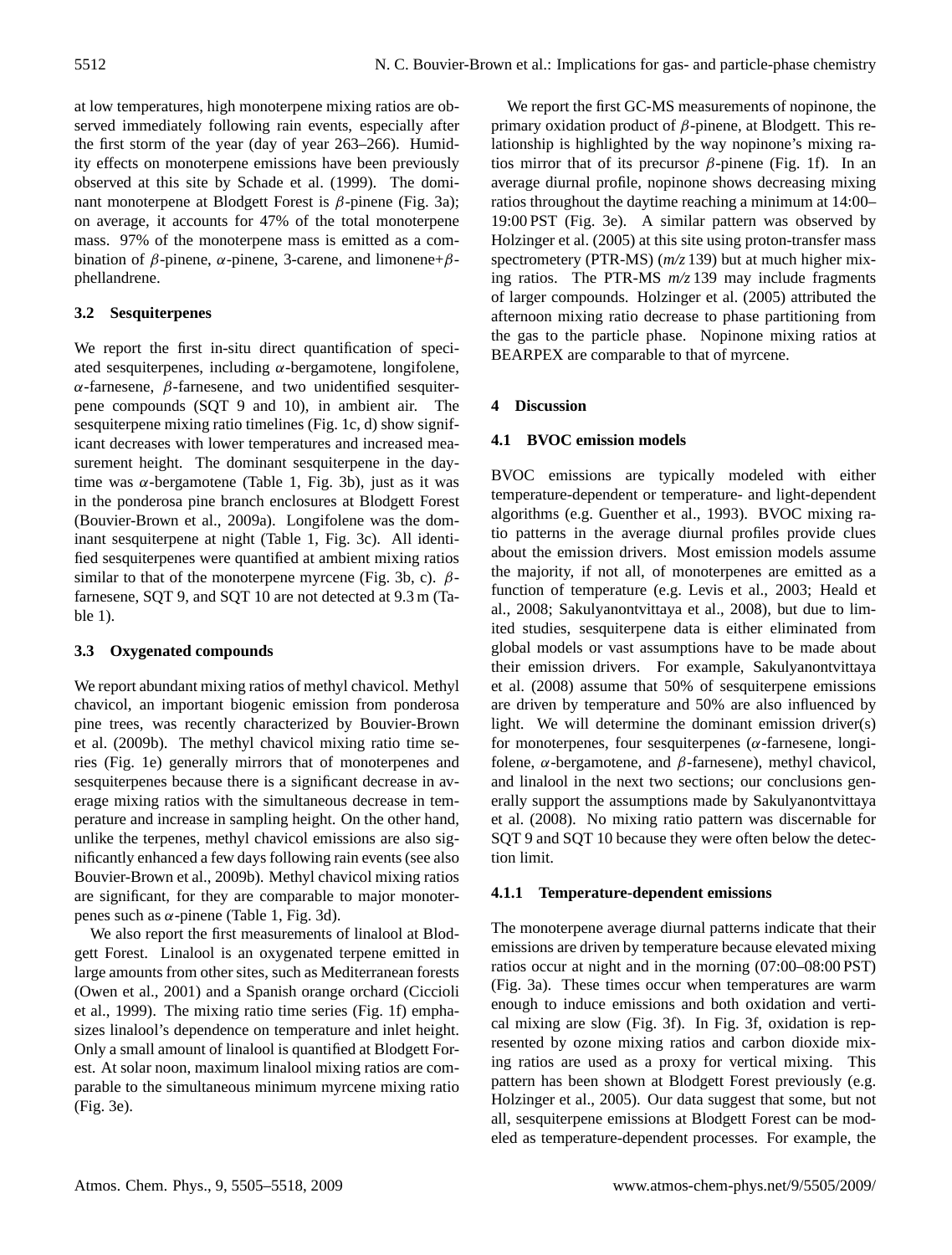mixing ratios of sesquiterpene  $\alpha$ -farnesene exhibit a similar diurnal pattern to that of the monoterpene mycrene (Fig. 3c), with higher mixing ratios at night than during the day. Since we know that  $\alpha$ -farnesene and myrcene have similar sources (Bouvier-Brown et al., 2009a) and comparable loss processes with reaction rates of similar magnitude (Table 3), we infer that temperature is also the main driver of  $\alpha$ -farnesene emissions. Similarly, longifolene, the dominant sesquiterpene present at night (Fig. 3c), is also likely driven by temperature, but further branch enclosure studies are required to definitively determine the emission drivers. As a consequence of its relatively long lifetime (Table 3), the observed longifolene diurnal pattern may simply reflect height of the boundary layer and intensity of vertical mixing.

Although its diurnal profile at 1.5 m (Fig. 3d) shows high mixing ratios at night, thus suggesting that its emissions are dependent on temperature, there is ample evidence that methyl chavicol emissions are best modeled as a light- and temperature-dependent emission process (see Bouvier-Brown et al., 2009b). For example, Bouvier-Brown et al. (2009b) showed a strong correlation between methyl chavicol and MBO in terms of diurnal profile and atmospheric lifetime, thus suggesting that the two compounds have a similar light- and temperature-dependent emissions mechanism.

### **4.1.2 Light-dependent emissions**

The other sesquiterpenes with discernable diurnal trends appear to have light-dependent emissions. α-Bergamotene, β-farnesene, as well as α-farnesene, have similar sources (Bouvier-Brown et al., 2009a) and comparable estimated OH and ozone reaction rates (Table 3), so the discrepancies in their diurnal profiles can be attributed to differences in emission mechanisms.  $α$ -Bergamotene and β-farnesene have higher mixing ratios during the daylight hours, suggesting that light plays a large role in their emissions (Fig. 3b). It is reasonable to suspect that the emissions of some sesquiterpene compounds are light-dependent because this emission model has been noted previously for the sesquiterpene  $\beta$ caryophyllene (Hansen and Seufert, 2003; Duhl et al., 2008 and references therein). The mixing ratios of oxygenated terpene linalool follow the diurnal variation in PAR (Fig. 3e), indicating that light is essential for its emissions. Previous studies have also shown little or no emissions of linalool at night (e.g. Staudt et al., 1997; Staudt et al., 2000).

#### **4.2 Newly measured BVOC mass**

The quantification of the 6 sesquiterpenes, linalool, and methyl chavicol at the 1.5 m inlet adds an average of  $0.87 \mu$ gC m<sup>-3</sup> during the day (Table 4) and  $1.2 \mu$ gC m<sup>-3</sup> at night to the mass of carbon present in the atmosphere from BVOC emissions in the Blodgett Forest ecosystem. This is 28% and 13% of the monoterpene mass during the day

**Table 4.** Average daytime (10:00–17:00 PST) mixing ratios  $(N=105)$  of BVOCs directly emitted by the Blodgett Forest ecosystem measured at 1.5 m. Numbers in italics indicate that the average value is below the detection limit, while "NA" denotes that all values were below the detection limit.

| <b>BVOC</b>              | ppt           | $\mu$ g <sub>BVOC</sub> m <sup>-3</sup> | $\mu{\rm g}_{\rm C}\,{\rm m}^{-3}$ |
|--------------------------|---------------|-----------------------------------------|------------------------------------|
| $\beta$ -pinene          | $311 \pm 250$ | 1.51                                    | 1.33                               |
| 3-carnene                | $210\pm 163$  | 1.02                                    | 0.90                               |
| $\alpha$ -pinene         | $104 + 72$    | 0.51                                    | 0.45                               |
| limonene                 |               |                                         |                                    |
| $(+\beta$ -phellandrene) | 76±46         | 0.37                                    | 0.32                               |
| myrcene                  | $10 + 5$      | 0.05                                    | 0.04                               |
| camphene                 | $5.9 \pm 4.4$ | 0.03                                    | 0.03                               |
| terpinolene              | $3.5 \pm 2.2$ | 0.02                                    | 0.02                               |
| $\gamma$ -terpinene      | $1.5 \pm 2.2$ | 0.007                                   | 0.006                              |
| $\alpha$ -terpinene      | <b>NA</b>     | <b>NA</b>                               | <b>NA</b>                          |
| sum monoterpenes         | 722           | 3.50                                    | 3.09                               |
| methyl chavicol          | 127±99        | 0.67                                    | 0.54                               |
| linalool                 | $9.9 \pm 3.4$ | 0.05                                    | 0.04                               |
| $\alpha$ -bergamotene    | $24 \pm 11$   | 0.18                                    | 0.15                               |
| longifolene              | $3.6 \pm 3.5$ | 0.03                                    | 0.03                               |
| $\alpha$ -farnesene      | $9.4 \pm 8.2$ | 0.07                                    | 0.06                               |
| $\beta$ -farnesene       | $6.0 + 5.6$   | 0.04                                    | 0.04                               |
| SQT <sub>9</sub>         | $0.9 \pm 1.7$ | 0.007                                   | 0.006                              |
| SOT <sub>10</sub>        | $0.5 \pm 1.8$ | 0.004                                   | 0.003                              |
| sum sesquiterpenes       | 44.5          | 0.32                                    | 0.29                               |
| newly measured BVOCs     | 181           | 1.1                                     | 0.87                               |

and night, respectively. Among the newly measured species, methyl chavicol represents the highest mass fraction with 17% of the monoterpene mass during the day and 9.9% during the night.

Branch enclosure measurements, scaled to represent emissions of the entire ecosystem, as described by Bouvier-Brown et al. (2009a), show a large (33.8%) sesquiterpene contribution to the total terpene + methyl chavicol emission mass (Fig. 4a). Conversely, the ambient air data show a small (7.2% at 1.5 m and 1.1% at 9.3 m) sesquiterpene mass contribution to total terpene + methyl chavicol mixing ratios (Fig. 4b). The discrepancy between the relative mixing ratios measured in the branch enclosures and that measured in ambient air must be due to more rapid chemical losses of the reactive semi-volatile sesquiterpene compounds for two reasons: 1) many sesquiterpenes observed in branch enclosure experiments cannot be detected in ambient air due to their rapid loss via oxidation. In fact,  $β$ -caryophyllene was never detected in the ambient air samples even though it was a major emission from manzanita branches (Bouvier-Brown et al., 2009a), and at last account, the percent leaf area contribution of each species to the ecosystem was 52% ponderosa pine, 29% manzanita, and 19% ceanothus in 2003. 2) Some of these highly reactive compounds may also fail to survive the sampling system: the two most reactive compounds in the liquid standard mixture,  $β$ -caryophyllene and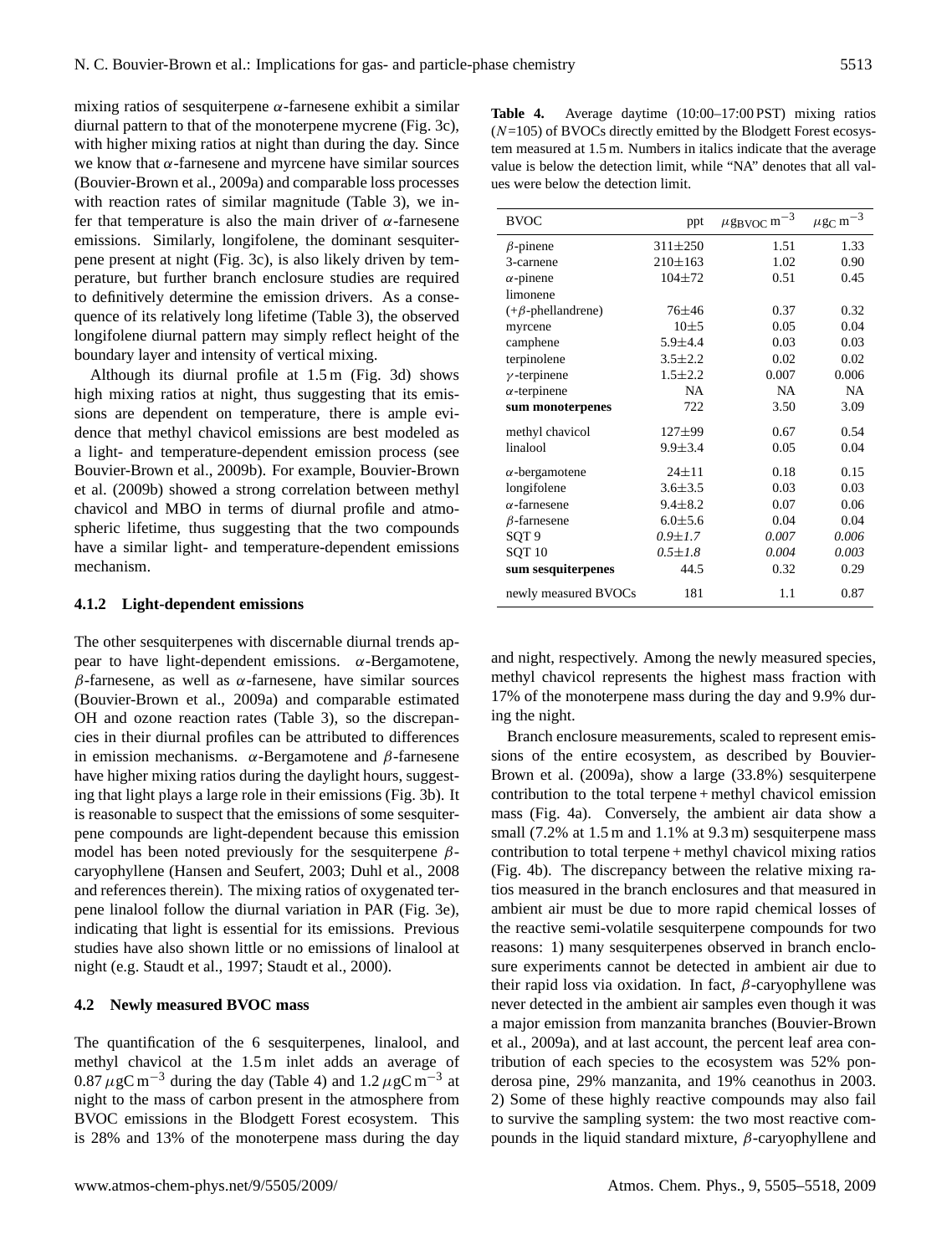

Fig. 4 measured using branch enclosures (Bouvier-Brown et al., 2009a). **(B)** Average SQT, MC, and MT mixing ratios (ppt) from 10:00–17:00 PST **Fig. 4. (A)** Percent contribution of SQT (sum of total sesquiterpenes), MC (methyl chavicol), and MT (sum of total monoterpenes) mass measured at 1.5 m (light shade) and 9.3 m (dark shade) during BEARPEX. Percentages listed on each bar indicate the percent contribution by mass. Linalool is excluded because it only contributes 1% and 0.1% to the BVOC mass measured at 1.5 m and 9.3 m, respectively. The 9.3 m data presented here correspond to measurements made during day of year 267–270 (24 September–27 September) when all VOC measurements were co-located (see also Bouvier-Brown et al., 2009b). **(C)** VOC percent contribution to total ozone-olefin loss rate at Blodgett Forest measured at 9.3 m from average VOC mixing ratios measured from 10:00–17:00 PST. OXT denotes the contribution of oxyterpene linalool. Additional VOCs include MBO (2-methyl-3-buten-2-ol), ISO (isoprene), ISO OX (methacrolein, methyl vinyl ketone, and 3-methyl furan), ALKE (alkenes, such as propene and ethene) measured over the same time period (day of year 267–270).

 $\alpha$ -humulene, had poor sample recovery (Table 2). The presence of oxidants in the sample lines would have a larger impact on sesquiterpenes due to their high reaction rates and their low mixing ratios. By comparing air samples with and without the presence of ozone, Hoffman (1995) showed that even with only 23 ppb of ozone, there was  $<$  5% recovery of β-caryophyllene and α-humulene whereas 15% of α-bergamotene was recovered. α-Bergamotene has an estimated longer lifetime than either  $\alpha$ -humulene or  $\beta$ caryophyllene (Table 3).

## **4.3 Impact of BVOC on ecosystem oxidant loss rates**

Here we assess the average contribution of the newly measured BVOCs to the total above canopy ozone-olefin loss rate at Blodgett Forest ([VOC] $\times k_{\text{O}_3}$ ). Each compound's contribution to the average ozone-olefin loss rate was calculated using average daytime (10:00–17:00 PST) mixing ratios (to limit the influence of a changing boundary layer)

measured at 9.3 m and known rate constants (Table 3). Rate constants not found in the literature were calculated based on chemical structure using the Environmental Protection Agency's Estimation Program Interface Suite (US EPA AOP-WIN, 2000). Using estimates introduces uncertainty in the rate constants, particularly with  $k_{\text{O}_3}$ . For example, the EPA estimate for  $\beta$ -caryophyllene and  $\alpha$ -humulene is 27 and 13 times slower than the literature values, respectively, but the estimate for longifolene is 23 times faster than the literature value. In addition to all of the compounds detailed in this manuscript, we also included VOC concentrations of MBO, isoprene, isoprene oxidation products (methyl vinyl ketone (MVK), methacrolein (MACR), and 3-methylfuran), and alkenes, such as ethene and propene, that were measured by the NOAA GC-MS. The average mixing ratios measured from 10:00–17:00 PST from 24 September–27 September and the ozone rate coefficients of these VOCs are listed in Table 5.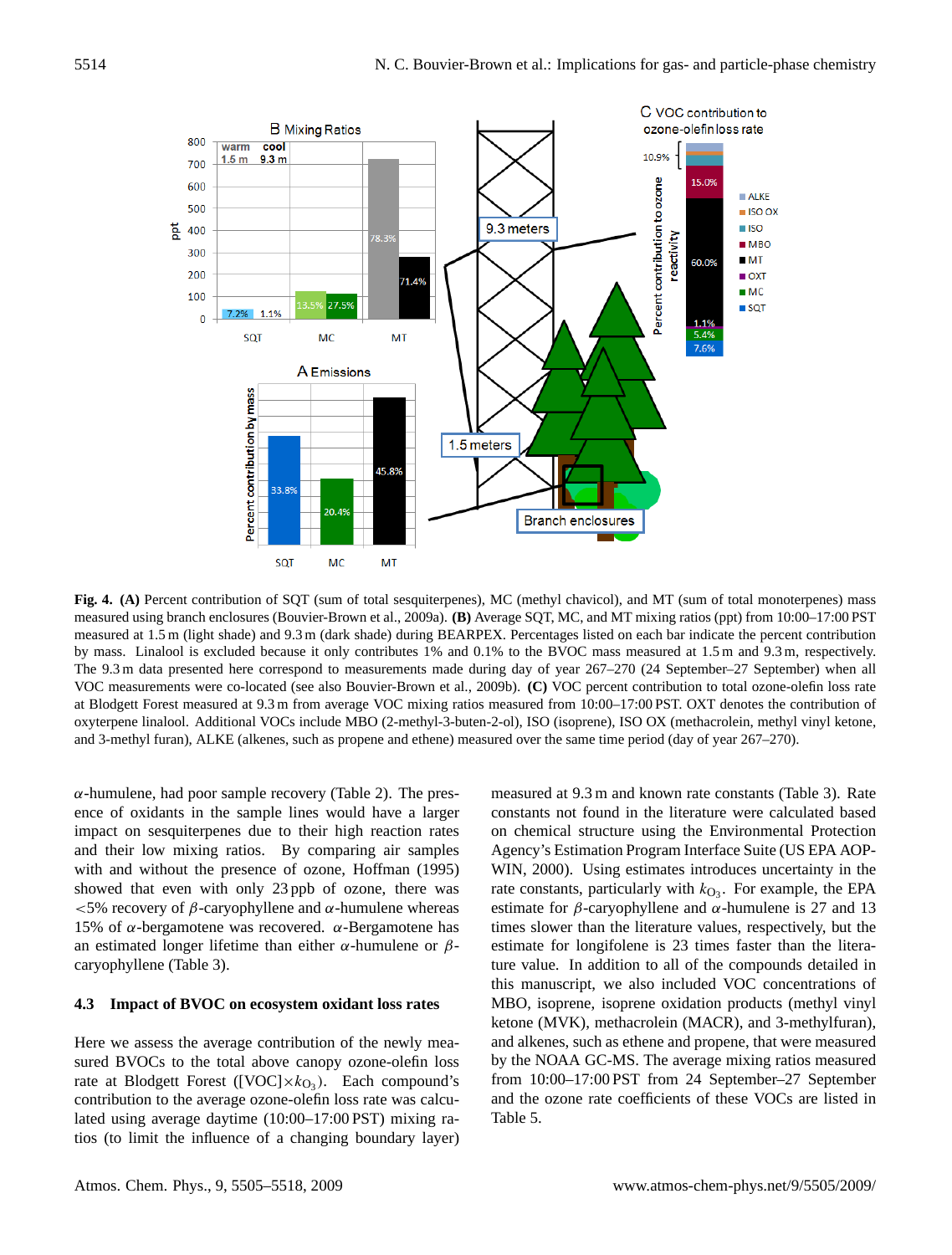**Table 5.** Average mixing ratios measured from 10:00–17:00 during day of year 267–270 (24 September–27 September) of volatile organic compounds measured by the NOAA GC-MS and their ozone reactivity. All rate constants are from Atkinson (2000) and references therein, except where noted.

| <b>VOC</b>                  | (ppt)         | $k_{\text{O}_3}$ (cm <sup>3</sup> molec <sup>-1</sup> s <sup>-1</sup> ) | $\tau_{\text{O}_3}^{\text{b}}$ (min) |
|-----------------------------|---------------|-------------------------------------------------------------------------|--------------------------------------|
| isoprene                    | $132 + 91$    | $1.3 \times 10^{-17}$                                                   | $1.1 \times 10^3$                    |
| methacrolein (MACR)         | $103 \pm 62$  | $1.1 \times 10^{-18}$                                                   | $1.2 \times 10^{4}$                  |
| methyl vinyl ketone (MVK)   | $100 + 97$    | $4.6 \times 10^{-18}$                                                   | $3.1 \times 10^{3}$                  |
| 3-methylfuran               | $5.3 \pm 2.4$ | $2.1 \times 10^{-17a}$                                                  | 680                                  |
| 2-methyl-3-buten-2-ol (MBO) | 459±174       | $9.7 \times 10^{-18}$                                                   | $1.5 \times 10^{3}$                  |
| ethene                      | $111 + 30$    | $1.6 \times 10^{-18}$                                                   | $8.9 \times 10^{3}$                  |
| propene                     | $23 + 5$      | $1.0\times10^{-17}$                                                     | $1.4 \times 10^{3}$                  |

a from Atkinson and Arey (2003)

<sup>b</sup> [O<sub>3</sub>]=1.18×10<sup>12</sup> molec cm<sup>-3</sup> (55 ppb)

While methyl chavicol dominated the newly measured ambient BVOC mixing ratios and mass (Table 4; Fig. 4b), it has relatively little impact on the total ozone reactivity (Fig. 4c). Conversely, even the very small amount of linalool (0.1% of mass at 9.3 m) has a larger impact on the total ozone-olefin loss rate (1.1%) relative to its mass contribution (Fig. 4c). More importantly, the small amount of sesquiterpenes quantified at 9.3 m significantly contributes to the overall ozoneolefin loss rate at Blodgett Forest. The newly measured BVOCs add 14% to the total ozone-olefin loss rate (Fig. 4c). 54% of this new reactivity is due to sesquiterpenes even though they only account for  $4\%$   $(1.1\%/1.1\% + 27.5\%)$  of the newly measured mass at 9.3 m (Fig. 4b). The contribution of highly reactive compounds to ozone-olefin loss rate calculated here is a lower limit considering that compounds such as  $\beta$ -caryophyllene were not adequately measured. Using emission rates and estimated ozone reaction rates  $(k_{\text{O}_3})$ from Bouvier-Brown et al. (2009a), the sesquiterpene contribution to ozone loss at the point of emission is 2.4 (0.74 emission mass ratio x  $k_{\text{O}_3}$  ratio x molecular weight ratio) times that of the monoterpene ratio. The impact of ozone loss due to sesquiterpenes above the canopy is much lower (13% (7.6%/30%) of the monoterpene contribution), but it is still a significant contribution.

Terpenes have a much larger impact on the ozone-olefin loss rate than the OH reactivity at Blodgett Forest. Together, the measured monoterpene, oxyterpene (linalool), sesquiterpene, and methyl chavicol mixing ratios make up 74% of the ozone-olefin loss rate (Fig. 4c) whereas these same compounds only contribute ∼17% to the total OH loss rate, of which the newly measured compounds contribute only ∼4% (J. Mao, personal communication, 2008). Little is known about the  $NO<sub>3</sub>$  reactivity of newly-measured BVOCs, such as  $\alpha$ -bergamotene and methyl chavicol, and to our knowledge, there is no reliable way to estimate these  $NO<sub>3</sub>$  reaction rate constants.

#### **4.4 Contribution to total organic aerosol**

Sesquiterpenes are oxidized rapidly in the forest canopy as a consequence of their reactivity, and a significant portion of their oxidized mass likely partitions into the aerosol phase. In order to assess their potential contribution to SOA, we estimate their potential ambient mixing ratio assuming loss due to reactivity did not occur. First, we assume the total sesquiterpene to total monoterpene mass ratio observed in the branch enclosures (0.74) is constant throughout the ecosystem during the warm conditions experienced during the branch enclosure measurements and the first half of BEARPEX. Using daytime (10:00–17:00 PST) averages and assuming sesquiterpenes should be 74% of the total monoterpene mixing ratio at 1.5 m (722 ppt, Table 4) gives a potential sesquiterpene mixing ratio of 356 ppt. Subtracting the sesquiterpenes actually measured 1.5 m (44.5 ppt) from the potential sesquiterpene mixing ratio (356 ppt) reveals a 312 ppt chemical loss. Removing this amount of sesquiterpene mass from the Blodgett Forest canopy is realistic given average canopy conditions of  $[O_3] = 55$  ppb and an averaged ecosystem sesquiterpene reaction rate constant of  $3.3 \times 10^{-15}$  cm<sup>3</sup> molec<sup>-1</sup> s<sup>-1</sup> (Bouvier-Brown et al., 2009a). Under these conditions, the average sesquiterpene lifetime is ∼4 min, which is well within the estimated canopy residence time of 7–10 min (Kurpius and Goldstein, 2003; Farmer and Cohen, 2008), and only slightly longer than the 90 s between canopy air sweeps (exchange events) estimated by Holzinger et al. (2005). Although this estimate is based on a highly uncertain ozone reaction rate, the calculated lifetime is consistent with our measurements showing only small amounts of sesquiterpenes above the forest canopy. To the best of our knowledge, the SOA yields from some sesquiterpenes measured in this study, such as α-bergamotene and α-farnesene, have yet to be measured, so a 10–50% SOA yield is used in the following analysis. With this assumption, the sesquiterpene mass lost in the forest canopy must contribute  $0.2-1.0 \mu g m^{-3}$  to the aerosol mass. This accounts for 6–32% of the average total organic aerosol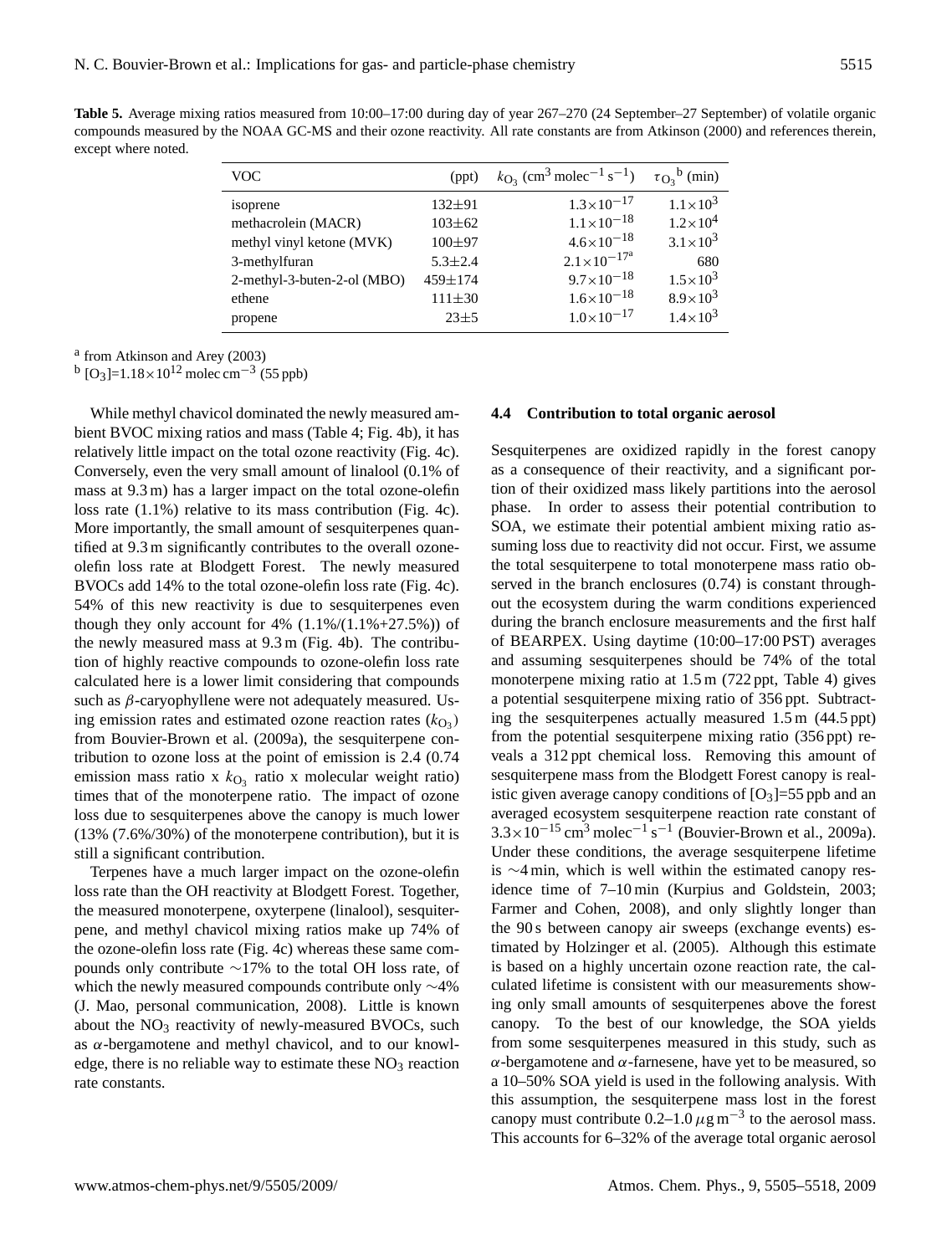mass  $(3.10\pm2.06 \,\mu g m^{-3})$ , mean $\pm$ standard deviation) measured by aerosol mass spectrometry (AMS) at BEARPEX (D. K. Farmer, K. S. Docherty, J. L. Jimenez, personal communication, 2008), where the high SOA yield estimate likely requires multiple oxidation steps. Using a similar analysis for the sesquiterpene contribution to SOA during the cool period at 9.3 m gives  $0.07-0.36 \,\mu\text{g m}^{-3}$  of organic aerosol mass, or 2–12% of the average total organic aerosol mass.

## **5 Conclusions**

We successfully modified an in-situ GC-MS instrument to quantify sesquiterpenes, linalool, methyl chavicol, and nopinone in ambient air with hourly time resolution. We report the first direct in-situ ambient air quantification of α-bergamotene, longifolene, α-farnesene, β-farnesene, and two unidentified sesquiterpenes. α-Bergamotene dominated the daytime sesquiterpene mixing ratios.  $\alpha$ -Farnesene emissions are shown to be dependent on temperature, and  $\alpha$ bergamotene and  $\beta$ -farnesene emissions are shown to also be light-dependent. While branch enclosure measurements reveal a very large sesquiterpene contribution (33.8%) to the BVOC emission mass of total terpene plus methyl chavicol (Bouvier-Brown et al., 2009a), the small relative sesquiterpene mass contribution in ambient air reveals significant chemical loss before these compounds escape the forest canopy due to their high reactivity. These data provide a strong corroboration of previous evidence that oxidation products are abundant within the forest canopy, but remain poorly characterized. Even with the small amounts of sesquiterpene mass quantified at 9.3 m, these compounds contribute 7.6% to the overall above canopy ozone-olefin loss rate at Blodgett Forest. Assuming sesquiterpeneto-monoterpene emission ratios during warm temperatures should reflect data from branch enclosure experiments, the sesquiterpenes oxidized in the forest canopy lead to formation of 6–32% of the total organic aerosol mass measured during BEARPEX.

*Acknowledgements.* This research was supported by the National Science Foundation Atmospheric Chemistry Program under grant 0443448. We thank Sierra Pacific Industries for the use of their land, the University of California, Berkeley, Center for Forestry, Blodgett Forest Research Station for cooperation in facilitating this research, and David Worton for manuscript review and enlightening discussions.

Edited by: A. B. Guenther

## **References**

- Andreae, M. O. and Crutzen, P. J.: Atmospheric aerosols: Biogeochemical sources and role in atmospheric chemistry, Science, 276, 1052–1058, 1997.
- Atkinson, R.: Atmospheric chemistry of VOCs and  $NO<sub>x</sub>$ , Atmos. Environ., 34, 2063–2101, 2000.
- Atkinson, R. and Arey, J.: Gas-phase tropospheric chemistry of biogenic volatile organic compounds: A review, Atmos. Environ., 37, S197–S219, 2003.
- Bauer, M. R., Hultman, N. E., Panek, J. A., and Goldstein, A. H.: Ozone deposition to a ponderosa pine plantation in the Sierra Nevada Mountains (CA): A comparison of two different climatic years, J. Geophys. Res., 105, 22123–22136, 2000.
- Bonn, B., Hirsikko, A., Hakola, H., Kurtén, T., Laakso, L., Boy, M., Dal Maso, M., Mäkelä, J. M., and Kulmala, M.: Ambient sesquiterpene concentration and its link to air ion measurements, Atmos. Chem. Phys., 7, 2893–2916, 2007,

[http://www.atmos-chem-phys.net/7/2893/2007/.](http://www.atmos-chem-phys.net/7/2893/2007/)

- Bouvier-Brown, N. C., Holzinger, R., Palitzsch, K., and Goldstein A. H.: Quantifying sesquiterpene and oxygenated terpene emissions from live vegetation using solid-phase microextraction fibers, J. Chromatogr. A, 1161, 113–120, 2007.
- Bouvier-Brown, N. C., Holzinger, R., Palitzsch, K., and Goldstein, A. H.: Large emissions of sesquiterpenes and methyl chavicol quantified from branch enclosure measurements, Atmos. Environ., 43, 389–401, 2009a.
- Bouvier-Brown, N. C., Goldstein, A. H., Worton, D. R., Matross, D. M., Gilman, J. B., Kuster, W. C., Welsh-Bon, D., Warneke, C., de Gouw, J. A., Cahill, T. M., and Holzinger, R.: Methyl chavicol: characterization of its biogenic emission rate, abundance, and oxidation products in the atmosphere, Atmos. Chem. Phys., 9, 2061–2074, 2009b,

[http://www.atmos-chem-phys.net/9/2061/2009/.](http://www.atmos-chem-phys.net/9/2061/2009/)

Boy, M., Karl, T., Turnipseed, A., Mauldin, R. L., Kosciuch, E., Greenberg, J., Rathbone, J., Smith, J., Held, A., Barsanti, K., Wehner, B., Bauer, S., Wiedensohler, A., Bonn, B., Kulmala, M., and Guenther, A.: New particle formation in the Front Range of the Colorado Rocky Mountains, Atmos. Chem. Phys., 8, 1577– 1590, 2008,

[http://www.atmos-chem-phys.net/8/1577/2008/.](http://www.atmos-chem-phys.net/8/1577/2008/)

- Calogirou, A., Jensen, N. R., Nielsen, C. J., Kotzias, D., and Hjorth, J.: Gas-phase reactions of nopinone, 3-isopropenyl-6-oxo-heptanal, and 5-methyl-5-vinyltetrahydrofuran-2-ol with OH, NO<sub>3</sub>, and ozone, Environ. Sci. Technol., 33, 453–460, 1999.
- Ciccioli, P., Brancaleoni, E., Frattoni, M., Di Palo, V., Valentini, R., Tirone, G., Seufert, G., Bertin, N., Hansen, U., Csiky, O., Lenz, R., and Sharma, M.: Emission of reactive terpene compounds from orange orchards and their removal by within-canopy processes, J. Geophys. Res., 104(D7), 8077–8094, 1999.
- Di Carlo, P., Brune, W. H., Martinez, M., Harder, H., Lesher, R., Ren, X., Thornberry, T., Carroll, M. A., Young, V., Shepson, P. B., Riemer, D., Apel, E., and Campbell, C.: Missing OH reactivity in a forest: Evidence for unknown reactive biogenic VOCs, Science, 304, 722–725, 2004.
- Duhl, T. R., Helmig, D., and Guenther, A.: Sesquiterpene emissions from vegetation: a review, Biogeosciences, 5, 761–777, 2008, [http://www.biogeosciences.net/5/761/2008/.](http://www.biogeosciences.net/5/761/2008/)
- Farmer, D. K. and Cohen, R. C.: Observations of  $HNO<sub>3</sub>$ ,  $\Sigma AN$ ,  $\Sigma$ PN and NO<sub>2</sub> fluxes: evidence for rapid HO<sub>x</sub> chemistry within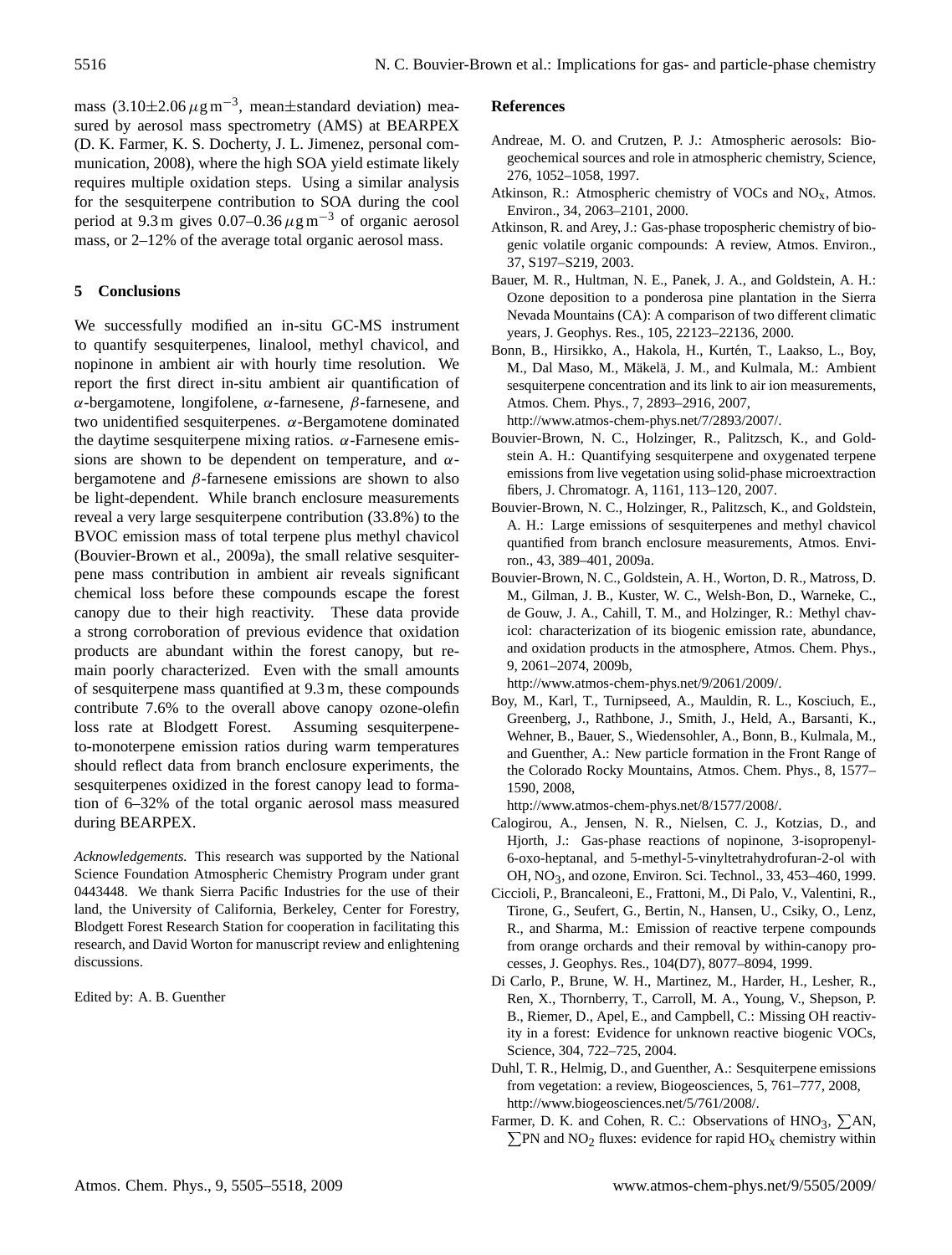a pine forest canopy, Atmos. Chem. Phys., 8, 3899–3917, 2008, [http://www.atmos-chem-phys.net/8/3899/2008/.](http://www.atmos-chem-phys.net/8/3899/2008/)

- Fuentes, J. D., Lerdau, M., Atkinson, R., Baldocchi, D., Bottenheim, J. W., Ciccioli, P., Lamb, B., Geron, C., Gu, L., Guenther, A., Sharkey, T. D., and Stockwell, W.: Biogenic hydrocarbons in the atmospheric boundary layer: A review, B. Am. Meteorol. Soc., 81, 1537–1575, 2000.
- Goldan, P. D., Kuster, W. C., Williams, E., Murphy, P. C., Fehsenfeld, F. C., and Meagher, J.: Nonmethane hydrocarbon and oxy hydrocarbon measurements during the 2002 New England Air Quality Study, J. Geophys. Res., 109, D21309, doi:10.1029/2003JD004455, 2004.
- Goldstein, A. H., Hultman, N. E., Fracheboud, J. M., Bauer, M. R., Panek, J. A., Xu, M., Qi, Y., Guenther, A. B., and Baugh, W.: Effects of climate variability on the carbon dioxide, water, and sensible heat fluxes above a ponderosa pine plantation in the Sierra Nevada (CA), Agr. Forest Meteorol., 101, 113–129, 2000.
- Goldstein, A. H., McKay, M., Kurpius, M. R., Schade, G. W., Lee, A., Holzinger, R., and Rasmussen, R. A.: Forest thinning experiment confirms ozone deposition to forest canopy is dominated by reaction with biogenic VOCs, Geophys. Res. Lett., 31, L22106, doi:10.1029/2004GL021259, 2004.
- Goldstein, A. H. and Galbally, I. E.: Known and unexplored organic constituents in the earth's atmosphere, Environ. Sci. Technol., 41, 1514–1521, 2007.
- Griffin, R. J., Cocker III, D. R., Flagan, R. C., and Seinfeld, J. H.: Organic aerosol formation from the oxidation of biogenic hydrocarbons, J. Geophys. Res., 104(D3), 3555–3567, 1999.
- Guenther, A. B., Zimmerman, P. R., Harley, P. C., Monson, R. K., and Fall, R.: Isoprene and monoterpene emission rate variability - Model evaluations and sensitivity analyses, J. Geophys. Res., 98, 12609–12617, 1993.
- Hansen, U. and Seufert, G.: Temperature and light dependence of β-caryophyllene emission rates, J. Geophys. Res., 108(D24), 4801, doi:10.1029/2003JD003853, 2003.
- Heald, C. L., Henze, D. K., Horowitz, L. W., Feddema, J., Lamarque, J.-F., Guenther, A., Hess, P. G., Vitt, F., Seinfeld, J. H., Goldstein, A. H., and Fung, I.: Predicted change in global secondary organic aerosol concentrations in response to future climate, emissions, and land use change, J. Geophys. Res., 113, D052211, doi:10.1029/2007JD009092, 2008.
- Helmig, D., Revermann, T., Pollmann, J., Kaltschmidt, O., Hernandez, A. J., Bocquet, F., and David, D.: Calibration system and analytical considerations for quantitative sesquiterpene measurements in air, J. Chromatogr. A, 1002, 193–211, 2003.
- Helmig, D., Bocquet, F., Pollmann, J., and Revermann, T.: Analytical techniques for sesquiterpene emission rate studies in vegetation enclosure experiments, Atmos. Environ., 38, 557–572, 2004.
- Hoffmann, T.: Adsorptive preconcentration technique including oxidant scavenging for the measurement of reactive natural hydrocarbons in ambient air, Fresenius' J. Anal. Chem., 351, 41–47, 1995.
- Hoffmann, T., Odum, J., Bowman, F., Collins, D., Klockow, D., Flagan, R. C., and Seinfeld, J. H.: Aerosol formation potential of biogenic hydrocarbons, J. Aerosol Sci., 27, S233–S234, 1996.
- Holzinger, R., Lee, A., Paw U., K. T., and Goldstein, U. A. H.: Observations of oxidation products above a forest imply biogenic emissions of very reactive compounds, Atmos. Chem. Phys., 5,

67–75, 2005,

[http://www.atmos-chem-phys.net/5/67/2005/.](http://www.atmos-chem-phys.net/5/67/2005/)

- Jaoui, M. and Kamens, R. M.: Gas and particulate products distribution from the photooxidation of  $\alpha$ -humulene in the presence of  $NO<sub>x</sub>$ , natural atmospheric air and sunlight, J. Atmos. Chem., 46, 29–54, 2003.
- Jaoui, M., Leungsakul, S., and Kamens, R. M.: Gas and particle products distribution from the reaction of  $β$ -caryophyllene with ozone, J. Atmos. Chem., 45, 261–287, 2003.
- Kourtchev, I., Bejan, I., Sodeau, J. R., and Wenger, J. C.: Gas-phase reaction of  $(E) - \beta$ -farnesene with ozone: Rate coefficient and carbonyl products, Atmos. Environ., 43, 3182–3190, 2009.
- Kurpius, M. R. and Goldstein, A. H.: Gas-phase chemistry dominates  $O_3$  loss to a forest, implying a source of aerosols and hydroxyl radicals to the atmosphere, Geophys. Res. Lett., 30, 1371, doi:10.1029/2002GL016785, 2003.
- Lamanna, M. S. and Goldstein, A. H.: In situ measurements of  $C_2$ -C<sub>10</sub> volatile organic compounds above a Sierra Nevada ponderosa pine plantation, J. Geophys. Res., 104, 21247–21262, 1999.
- Lee, A., Schade, G. W., Holzinger, R., and Goldstein, A. H.: A comparison of new measurements of total monoterpene flux with improved measurements of speciated monoterpene flux, Atmos. Chem. Phys., 5, 505–513, 2005,

[http://www.atmos-chem-phys.net/5/505/2005/.](http://www.atmos-chem-phys.net/5/505/2005/)

- Levis, S., Wiedinmyer, C., Bonan, G. B., and Guenther, A.: Simulating biogenic volatile organic compound emissions in the Community Climate System Model, J. Geophys. Res., 108(D21), 4659, doi:10.1029/2002JD003203, 2003.
- Millet, D. B., Donahue, N. M., Pandis, S. N., Polidori, A., Stanier, C. O., Turpin, B. J., and Goldstein, A. H.: Atmospheric volatile organic compound measurements during the Pittsburgh Air Quality Study: Results, interpretation, and quantification of primary and secondary contributions, J. Geophys. Res., 110, D07S07, doi:10.1029/2004JD004601, 2005.
- Ortega, J. and Helmig, D.: Approaches for quantifying reactive and low-volatility biogenic organic compound emissions by vegetation enclosure techniques – Part A, Chemosphere, 72, 343–364, 2008.
- Owen, S. M., Boissard, C., and Hewitt, C. N.: Volatile organic compounds (VOCs) emitted from 40 Mediterranean plant species: VOC speciation and extrapolation to habitat scale, Atmos. Environ., 35, 5393–5409, 2001.
- Pollmann, J., Ortega, J., and Helmig, D.: Analysis of atmospheric sesquiterpenes: Sampling losses and mitigation of ozone interferences, Environ. Sci. Technol., 39, 9620–9629, 2005.
- Sakulyanontvittaya, T., Duhl, T., Wiedinmyer, C., Helmig, D., Matsunaga, S., Potosnak, M., Milford, J., and Guenther, A.: Monoterpene and sesquiterpene emission estimates for the United States, Environ. Sci. Technol., 42, 1623–1629, 2008.
- Saxton, J. E., Lewis, A. C., Kettlewell, J. H., Ozel, M. Z., Gogus, F., Boni, Y., Korogone, S. O. U., and Serça, D.: Isoprene and monoterpene measurements in a secondary forest in northern Benin, Atmos. Chem. Phys., 7, 4095–4106, 2007, [http://www.atmos-chem-phys.net/7/4095/2007/.](http://www.atmos-chem-phys.net/7/4095/2007/)
- Schade, G. W., Goldstein, A. H., and Lamanna, M. S.: Are monoterpene emissions influenced by humidity?, Geophys. Res. Lett., 26, 2187–2190, 1999.
- Schade, G. W., Goldstein, A. H., Gray, D. W., and Lerdau, M. T.: